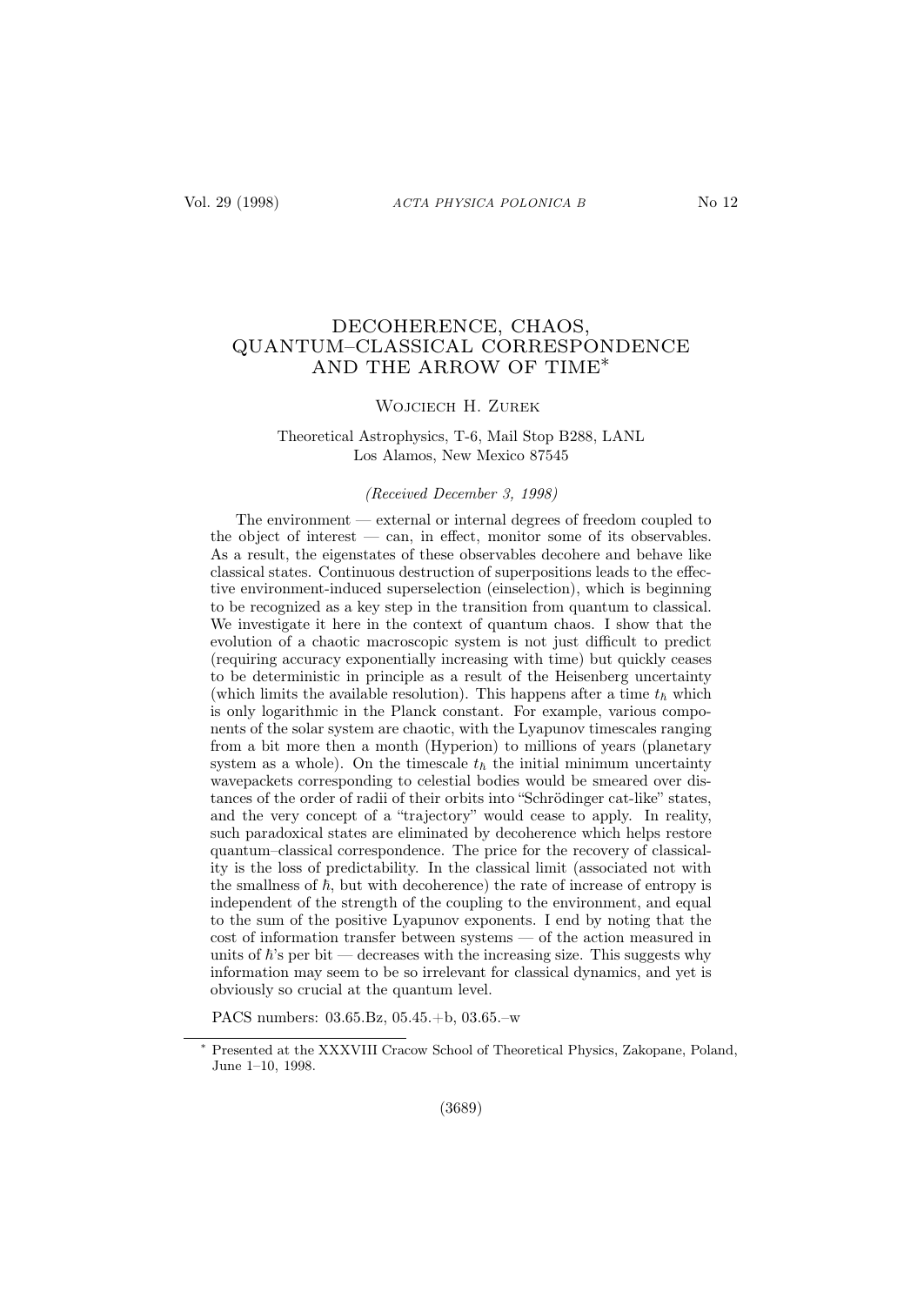#### 1. Introduction

Movements of planets have served as a paradigm of order and predictability since ancient times. This view was not seriously questioned until the time of Poincaré, who has initiated the enquiry into the stability of the solar system [1] and thus laid foundations of the subject of dynamical chaos. However, only recently and as a result of sophisticated numerical experiments questions originally posed by Poincaré are being answered. Two groups, using very different numerical approaches, have reported that solar system is chaotically unstable [2,3]. The characteristic  $Lyapunov exponent$  which determines the rate of divergence of neighboring trajectories in the phase space is estimated to be  $\lambda = (4 \times 10^6)^{-1}$  [year<sup>-1</sup>]. Fortunately (and in accord with the overwhelming experimental evidence) it is likely that this instability will not alter crucial characteristics of the orbits of planets such as their average distance from the sun (although eccentricities of the orbits may not be equally "safe" [3]). Rather, it is the location of the planet along its orbit which is exponentially susceptible to minute perturbations. Even trajectories of the massive outer planets alone appear to be exponentially unstable, although the Lyapunov exponent for that subsystem of the solar system is harder to estimate [2], and may correspond to a timescale as short as few million years, or as long as 30 Myr.

While the instability of the planetary system takes place on a relatively long timescale, there are celestial bodies which become chaotically unpredictable much more rapidly. Perhaps the best studied example is Hyperion, one of the moons of Saturn. Hyperion is shaped as an elongated ellipsoid. The interaction between its quadrupole moment and the gravitational field of Saturn leads to chaotic tumbling, which results in an exponential divergence on a timescale approximately equal to twice its 21 day orbital period [4]. There are also numerous examples of chaos in the asteroid belt (such as Chiron) with the exponential instability timescales of few hundred thousand years [5].

In spite of its obviously macroscopic characteristics solar system is, ultimately, undeniably *quantum*. This is simply because its constituents are a subject to quantum laws. The action associated with the solar system is, of course, enormous:

$$
I \simeq \frac{GM_{\odot}M_{\rm J}}{R_{\rm J}} \times \tau_{\rm J} \simeq 1.2 \times 10^{51} [\text{erg s}], \qquad (1.1)
$$

where the mass  $M_J$  and period  $\tau_J$  of Jupiter were used in the estimate. Given this order of magnitude of  $I$  and the smallness of the Planck constant  $(\hbar = 1.055 \times 10^{-27} \text{ erg s})$ , one might have anticipated that the dynamics of the solar system is a safe distance away from the quantum regime. However,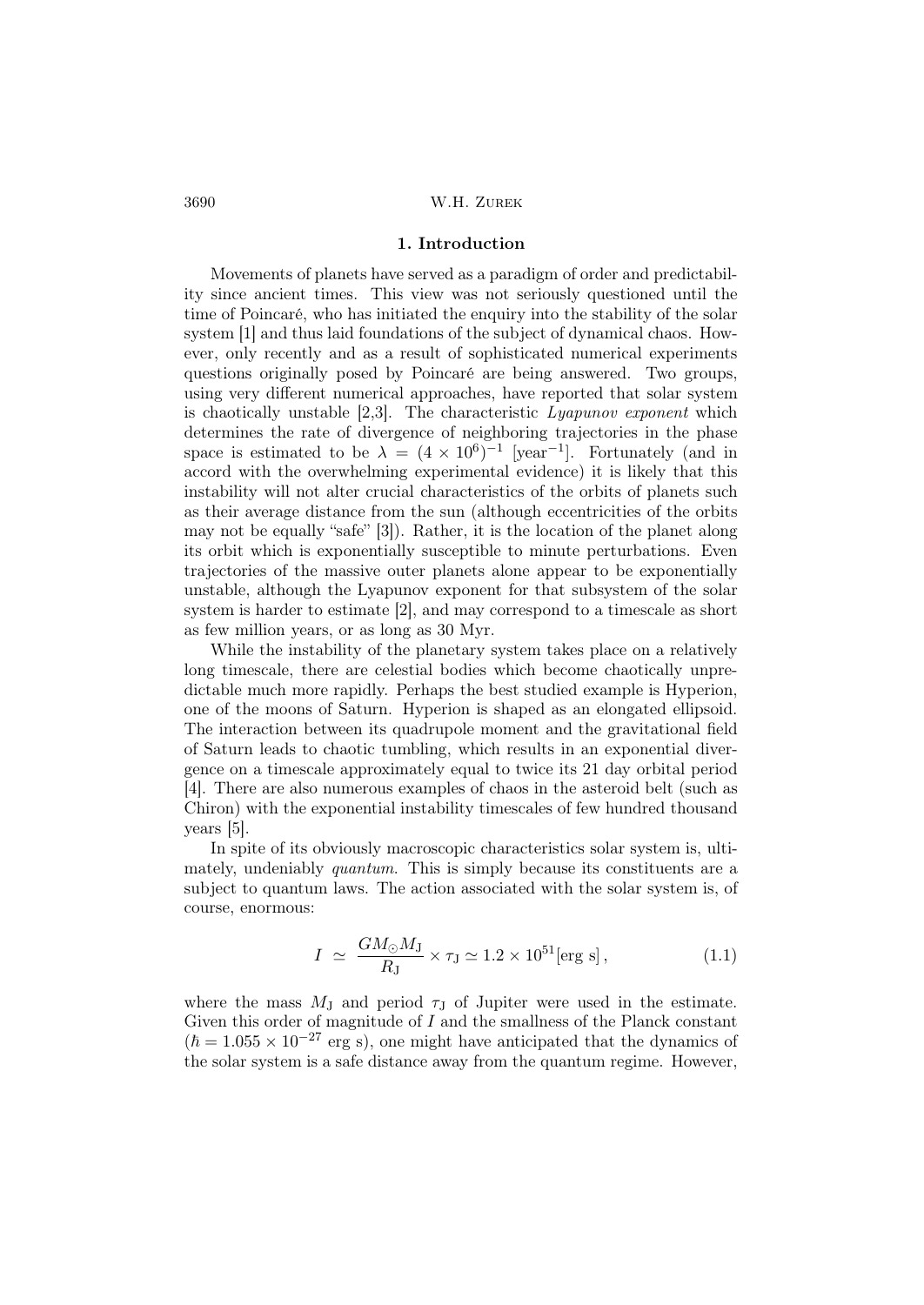and as a consequence of the chaotic character of its evolution, this is not the case.

I will begin by showing that the macrosopic nature of the system does not guarantee its classicality. Quantum theory demonstrates that the solar system – and every other chaotic system – is in principle indeterministic, and not just "deterministically chaotic": Classical predictability in the chaotic context would require an ever increasing accuracy of its initial conditions. This is possible in principle in classical physics. But, according to quantum mechanics, simultaneously increasing accuracy of position and momentum would violate the Heisenberg principle at some instant. This time is surprisingly short, and – at least for some of its components – definitely less than the age of the solar system.

Classicality is restored with the help of the environment - induced decoherence, which continuously destroys purity of the wavepackets. The resulting loss of predictability can be quantified through the rate of entropy production. For a decohering chaotic system we shall see that it is  $(i)$  independent of the strength of the coupling to the environment, and  $(ii)$  given by sum of the positive Lyapunov exponents. That is, quantum entropy production rate coincides with the Kolmogorov–Sinai entropy in open systems, even though its ultimate cause is the loss of the information to the correlations with the environment.

Why is it so difficult to detect violations of the quantum–classical correspondence on the macroscopic level? We shall see throughout the paper that decoherence is caused by the information transfer between the system and the environment. And we shall close our arguments with an estimate indicating that the action per bit — the cost of information — decreases with the increase of the size of the system. Thus, decoherence is easier to accomplish (and harder to track) in the macroscopic domain.

## 2. Quantum predictability horizon: How the correspondence is lost

As a result of chaotic evolution, the patch in the phase space which corresponds to some regular (and classically "reasonable") initial condition becomes drastically deformed: Classical chaotic dynamics is characterized by the exponential divergence of trajectories. Moreover, conservation of the volume in the phase space in course of Hamiltonian evolution implies that the exponential divergence in some of the directions must be balanced by the exponential squeezing – convergence of trajectories – in the other directions. It is that squeezing which forces a chaotic system to explore quantum regime: As the wavepacket becomes narrow in the direction corresponding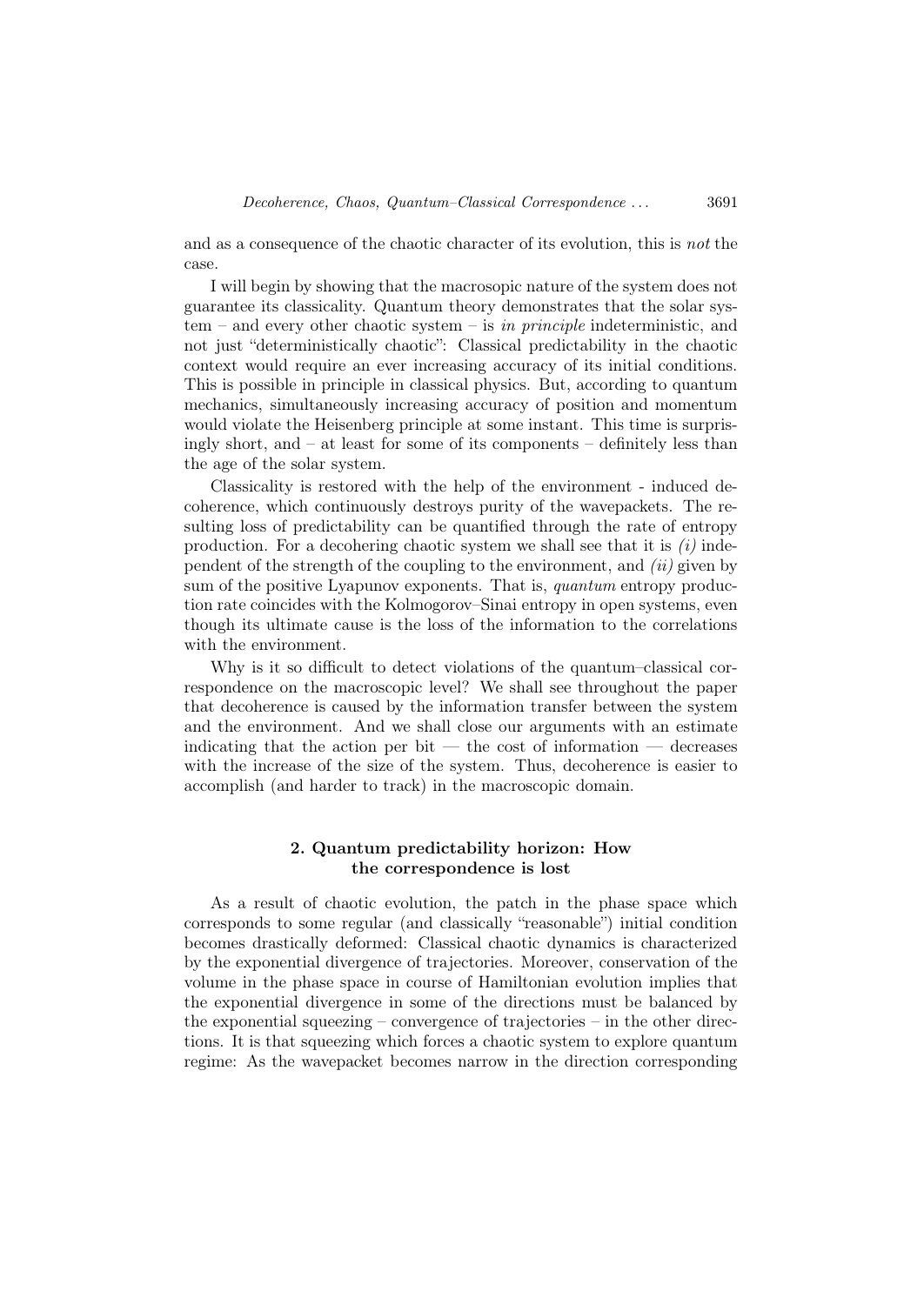to momentum;

$$
\Delta p(t) = \Delta p_0 \exp(-\lambda t), \qquad (2.1)
$$

(where  $\Delta p_0$  is its initial extent in momentum, and  $\lambda$  is the relevant Lyapunov exponent) the position becomes delocalized: Wavepacket becomes coherent over the distance  $\ell(t)$  which can be inferred from the Heisenberg's principle:

$$
\ell(t) \ge (\hbar/\Delta p_0) \exp(\lambda t). \tag{2.2}
$$

Coherent spreading of the wavepacket over large domains of space is disturbing in its own right. Moreover, it leads to a breakdown of the correspondence principle — predictions of the classical and quantum dynamics concerning some of the expectation values no longer coincide after a time  $t_h$  when  $\ell(t)$ reaches the scale on which the potential is noticeably nonlinear.

Such scale  $\chi$  can be usually defined by comparing the classical force (given by the gradient of the potential  $\partial_x V$ ) with the leading order nonlinear contribution  $\sim \partial_x^3 V$ :

$$
\chi \simeq \sqrt{\frac{\partial_x V}{\partial_x^3 V}}.\tag{2.3}
$$

For the gravitational potential  $\chi \simeq R/\sqrt{2}$ , where R is the size of the system  $(i.e., a size of the orbit of the planet)$ . The reason for the breakdown of the correspondence is that when the coherence length of the wavepacket reaches the scale of the nonlinearity,

$$
\ell(t) \simeq \chi \;, \tag{2.4}
$$

the effect of the potential energy on the motion can be no longer represented by the classical expression for the force [8],  $F(x) = \partial_x V(x)$ , since it is not even clear where the gradient is to be evaluated for a delocalised wavepacket. As a consequence, after a time given by:

$$
t_{\hbar} = \lambda^{-1} \ln \frac{\Delta p_0 \chi}{\hbar}, \qquad (2.5)
$$

the expectation value of some of the observables of the system may even begin to exhibit noticeable deviations from the classical evolution.

This is also close to the time beyond which the combination of classical chaos and Heisenberg's indeterminacy make it impossible in principle to employ the concept of a trajectory. Over the time  $\sim t_{\hbar}$  chaotic system will spread from a regular Planck-sized volume region in the phase space into a (possibly quite complicated) wavepacket with the dimensions comparable to the size of the system. This breakdown of correspondence can be investigated more rigorously by following evolution generated by the Moyal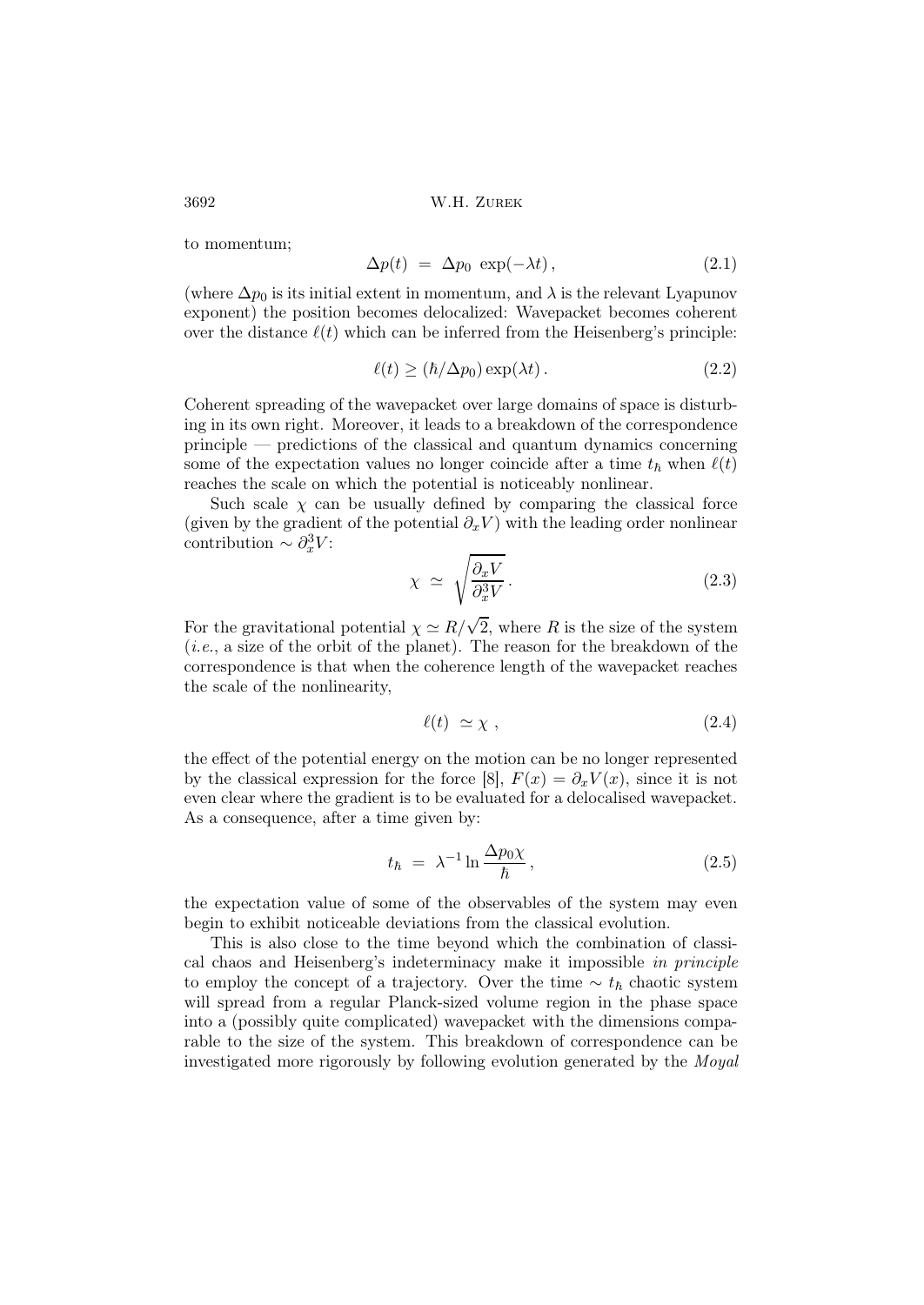bracket (that is, a Wigner transform of the von Neumann equation for the time development of the density matrix).

Moyal bracket can be expressed through the familiar classical Poisson bracket as:

$$
\{H, W\}_{\text{MB}} = -i \sin(i\hbar \{H, W\}_{\text{PB}})/\hbar. \tag{2.6}
$$

Above,  $H$  is the Hamiltonian of the system, and  $W$  is an object in the phase space  $(i.e., a probability distribution)$ . In our quantum case, W will denote Wigner function  $-$  a Wigner transform of the density matrix.

When the potential  $V$  in  $H$  is analytic, Moyal bracket can be expanded in powers of the Planck constant. Consequently, evolution of  $W$  is given by:

$$
\dot{W} = \{H, W\}_{\text{PB}} + \sum_{n \ge 1} \frac{\hbar^{2n}(-)^n}{2^{2n}(2n+1)!} \partial_x^{2n+1} V(x) \partial_p^{2n+1} W(x, p). \tag{2.7}
$$

Correction terms above will be negligible when  $W(x, p)$  is a reasonably smooth function of  $p$  — that is, when the higher derivatives of W with respect to momentum are small. However, Poisson bracket alone predicts that, in the chaotic system, they will increase exponentially quickly as a result of the "squeezing" of  $W$  in momentum, Eq.  $(2.1)$ . Hence, after a logarithmic time quantum "corrections" will become comparable to the first classical term on the right hand side of Eq. (2.7). At that point Poisson bracket will no longer suffice as a generator of evolution. Phase space distribution will be coherently extended over macroscopic distances, and interference between the fragments of W will begin to play a role.

The timescale on which the quantum–classical correspondence is lost in a chaotic system can be also estimated (or, rather, bounded from above) by the formula  $[6,7]$ :

$$
t_r = \lambda^{-1} \ln(I/\hbar), \qquad (2.8)
$$

where I is the action which — for the solar system — we have already estimated, Eq. (1.1). It follows that, for the planetary system, quantum– classical correspondence should be significantly violated after approximately:

$$
t_r \simeq 711 \, [\text{Myr}].
$$

This is less than a fifth of the modest estimates of the age of Earth, and, presumably, a still smaller fraction of the actual age of the solar system. When we compute instead the value of  $t_{\hbar}$ , setting initial uncertainty in the momentum to  $\Delta p_0 = \hbar / \Lambda_{\text{dB}}(T) \simeq 10^9$  [g cm/s], where  $\Lambda_{\text{dB}}(T)$  is the thermal de Broglie wavelength of Jupiter at its present surface temperature of ∼ 100 K, we can estimate almost identical:

$$
t_{\hbar} \simeq 682 \, [\text{Myr}].
$$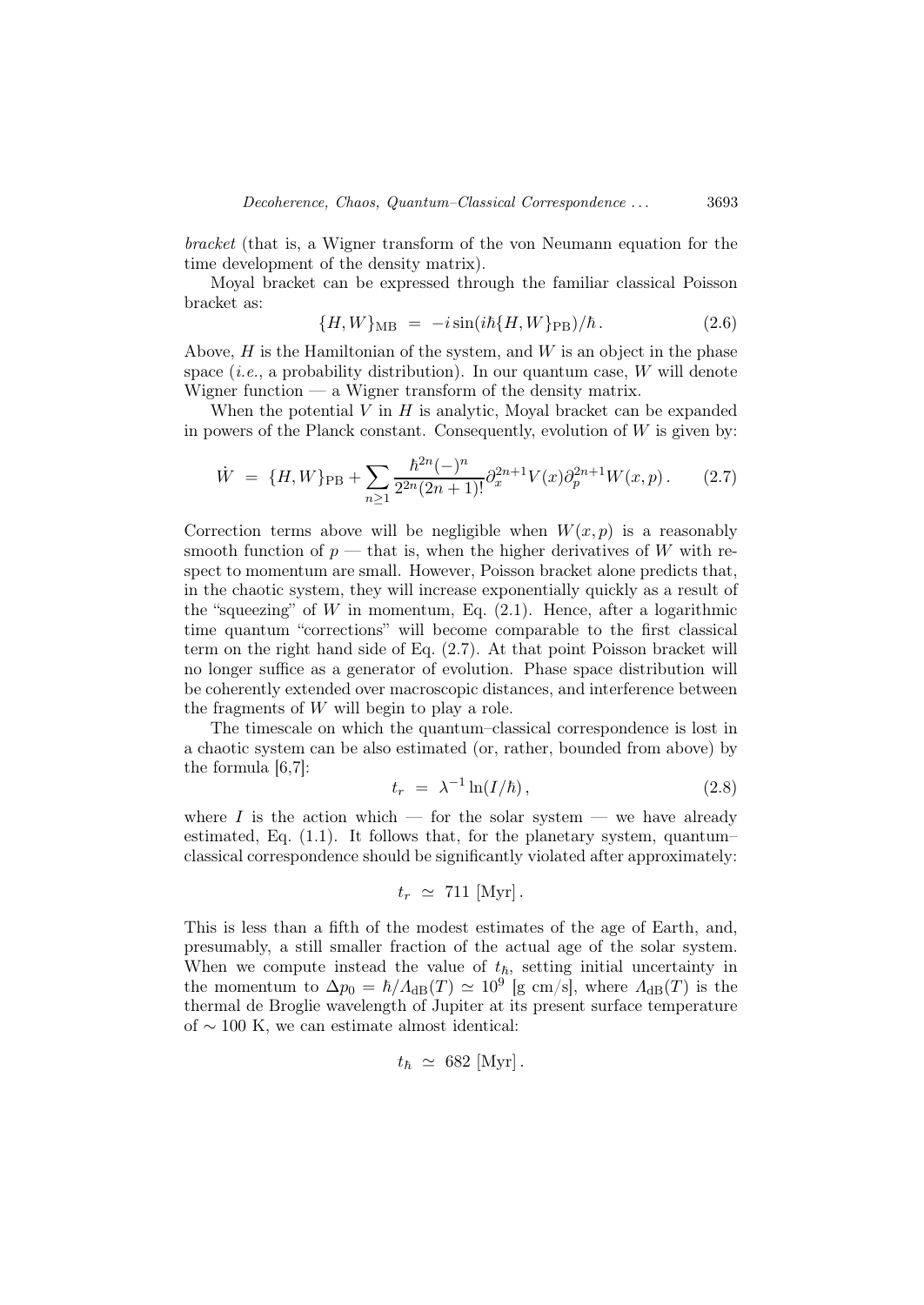A similar calculation for Hyperion results in a much smaller (and, therefore, so much more disturbing):

$$
t_{\hbar} \; \simeq \; 20 \; [\mathrm{yr}]\,.
$$

Moreover, it should be pointed out that — in the macroscopic regime considered here — the above estimates are exceedingly *insensitive* to either the action or the initial momentum uncertainty. Both of these quantities appear under the logarithm. Therefore, the estimated time of the breakdown of quantum–classical correspondence does not change much in response to changes of I and  $\Delta p_0$  (as long as they are not obviously unreasonable).

#### 3. Solar system as a Schrödinger cat

We have seen above that a seemingly very secure prediction of quantum physics as applied to the solar system fails: According to Schrödinger equation, less than a billion years after its formation behavior of the solar system should be flagrantly non-classical, with the quantum states of celestial bodies spread over dimensions comparable with the sizes of their orbits, and with the planetary dynamics no longer in accord with the laws of Newton! Somehow, this does not seem to be the case. The source of the paradox is obvious: Chaotic dynamics increases the size of the coherent wavepacket with  $\exp(\lambda t)$ , so that it becomes comparable with the dimensions of the solar system after a time  $t_{\hbar}$ , which is but a fraction of its age. Similarly, and after only  $\sim$  20 years the quantum state of Hyperion would be a coherent superposition involving macroscopically distinct orientations of its major axes.

There are parallels between our discussion above and the famous argument due to Schrödinger [10] in that a very macroscopic object (planet here, cat there) is forced, through the strict compliance with the laws of quantum mechanics, into a very non-local state, never encountered as an ingredient of our familiar "classical reality". The main difference between the two examples — Schrödinger cat and the chaotic quantum planet — is in the manner in which they are forced into the final superposition: Schrödinger cat either lives (or dies) as a result of decay of an unstable nucleus: An intermediate step in which a quantum state of the nucleus is measured (to determine the fate of the cat) is essential. Thus, in the case of the cat it was possible to entertain the notion that the (admittedly preposterous) final superposition of dead and alive cat could be avoided if the process of measurement was properly understood. This "way out" is no longer available in the case of celestial bodies we are discussing. They evolve into states which are nonlocal and flagrantly quantum simply as a result of dynamical evolution — the measurement plays absolutely no role in setting up the paradox. And the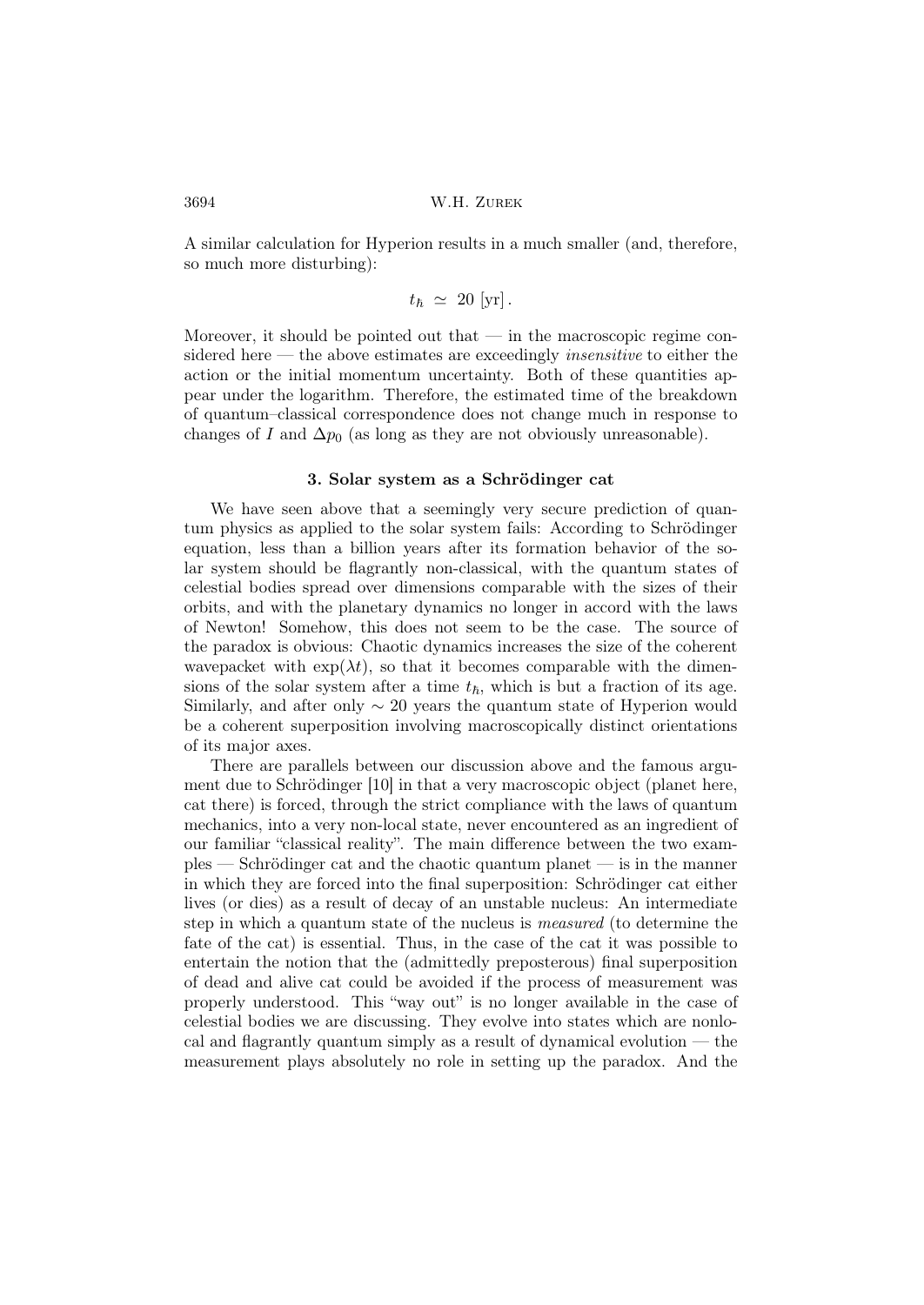systems involved are certainly even more macroscopic than the cat. Moreover, if the reader considers the idea of putting a living being (cat) in a superposition especially tantalizing, this is certainly occurring also in the case considered here. For, in accord with the quantum arguments presented above, after a time  $t_{\hbar}$  Earth would evolve into a state corresponding to a coherent superposition of all the seasons, as well as all of the hours of the day!

So what is the resolution of the above paradox? Let us us start with a few possibilities which may be tempting at the first sight, but which ultimately lead nowhere. To begin with, one might be worried that in the arguments above we have cut corners by considering just one spatial dimension and one momentum, while the solar system is inhabiting a multidimensional phase space. This is certainly true, but the squeezing in momentum and the resulting delocalization is unlikely to be alleviated by considering multidimensional phase space of all the celestial bodies for which it occurs. This is especially true for systems such as Hyperion or Chiron, which have a rather large Lyapunov exponent. Another more contrived possibility of avoiding the difficulty with quantum–classical correspondence at present would be to design an initial state which evolves into a "classical looking" state by the present epoch. This can be in principle done, but — as the reader is invited to verify — leads to initial states which are even more flagrantly quantum than those we were forced to consider above.

Finally and in desperation one might consider abandoning quantum theory for some other theory which is almost exactly like quantum theory (to pass all of the experimental tests) but contains either nonlinear corrections, or allows for underlying "hidden variable" dynamics, or, perhaps, introduces "collapse of the wavepacket" ad hoc at some fundamental level in order to get rid of the quantum nonlocality. All of these ideas face either serious experimental constraints (which render them useless for the purpose of making quantum theory look classical) or profound theoretical difficulties (such as a conflict with the Lorentz invariance), or both.

### 4. Decoherence, the quantum, and the classical

I shall instead contend that quantum theory is rigorously correct, but that the superposition principle cannot be applied naively, especially to the macroscopic objects. The failure of such simple-minded application of quantum principles to the classical domain is, however, itself a consequence of the unitarity of quantum evolution: Macroscopic objects are all but impossible to insulate from their environments. Consequently, external and internal degrees of freedom continuously "monitor" — that is, become correlated with their state [11–13]. This is the process of decoherence [11–20].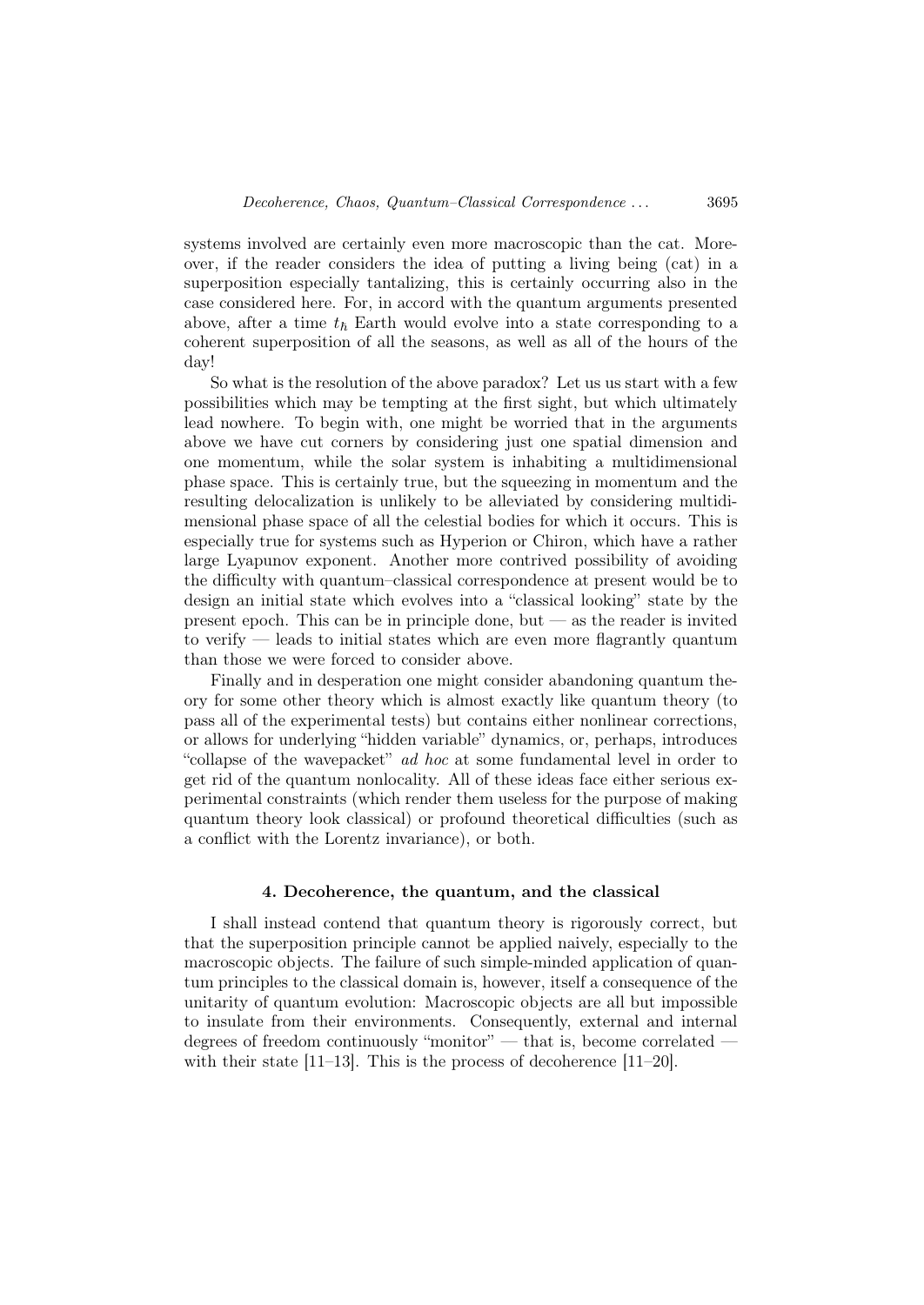We have no room here to develop theory of decoherence systematically and completely. A sketch with a few leads to the existing (and rapidly expanding) literature will have to suffice. The key point is the observation that in quantum mechanics information matters much more than in classical mechanics, where it can be acquired without influencing in any way the actual state of the system, which exists and evolves independently of what is known about it. This neat division between information and "physical reality" is impossible to implement in the quantum realm: Acquisition of information is equivalent to the establishment of a correlation, which in turn is reflected in the loss of the capacity for interference. Double slit experiment is a classic example. As soon as it is known through which slit the photon has passed, the possibility for interference is lost.

Information transfer which accompanies decoherence has the same nature as the one encountered in quantum measurements, or for that matter, in quantum computation. In either case it is useful to represent it with an elementary logical gate — so-called "controlled not" or a " $c$ -not" — which reversibly copies a single bit of information between two (two-state) quantum systems, a "control" and a "target":

$$
(a|0\rangle + b|1\rangle)_{c} |0\rangle_{t} \longrightarrow a|0\rangle_{c}|0\rangle_{t} + b|1\rangle_{c}|1\rangle_{t}. \qquad (4.1)
$$

In short, a quantum c-not is an obvious generalization of a classical gate (also occasionally known as an "exclusive or" or "xor"), which flips the state of the target bit when the control is in a state "1", and does nothing otherwise. The analogy between Eq. (4.1) and the von Neumann model of a quantum measurement [21] is obvious: Control bit acts as a measured system, forcing the apparatus (target bit) to measure its state.

The state on the right hand side of Eq.  $(4.1)$  is, however, not the resolution of the measurement problem, but, rather, its cause: When  $a = -b$  $1/\sqrt{2}$  it is in fact identical to the states encountered in the Bohm's version of the Einstein–Podolsky–Rosen experiment [22,23]. The correlation established is a quantum entanglement, with all its seemingly paradoxical consequences, which deny to each of the two systems involved the right to possess a state prior to a measurement [23–25]. Decoherence converts quantum entanglement into classical correlation by virtue of allowing the environment to carry out additional measurements on the to-be-classical system [11,12]. Its consequence is then a disentanglement — correlations between the system and the apparatus weaken to their classically allowed form.

Decoherence can then be conveniently "caricatured" (if not quite "represented") by means of the c-not like gates transferring information about the to-be-classical observable to the environment. In the process of decoherence information flows from the to-be-classical observable of the decohering entity to the environment. Decoherence is a purely quantum effect — as we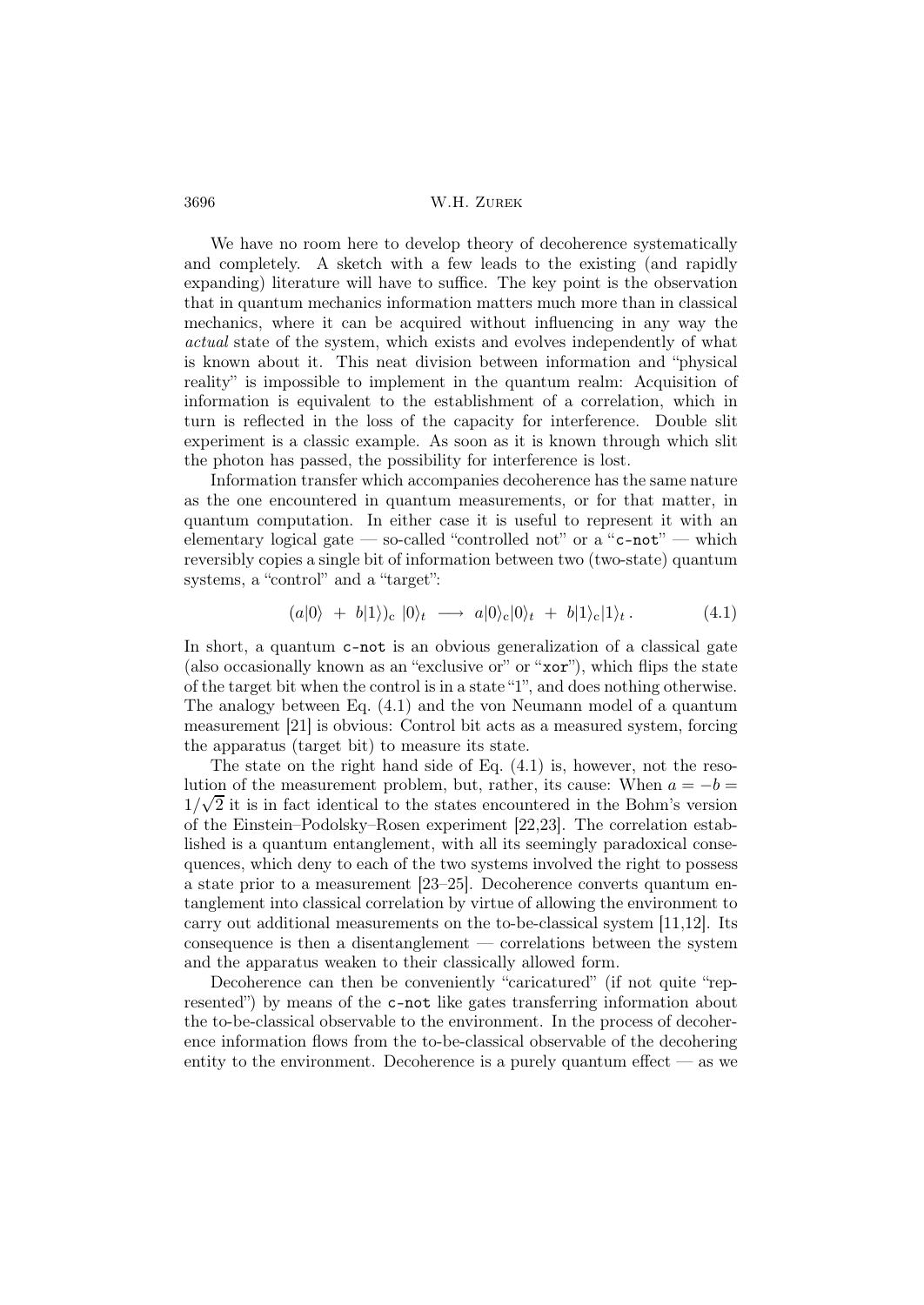have already noted, information does not matter in classical dynamics. In the symbolism of c-not's decoherence can be conveniently contrasted with the more familiar consequence of the coupling to the environment  $-$  noise — in which the state of the environment becomes inscribed on the observable of interest. In case of decoherence, the system is the control, and the environment in the target which is perturbed in a manner dependent on the state of the system. In the case of noise, the roles are reversed.

The direction of the information flow depicted in the c-nots depends on the observables involved. This is an important consequence of the quantum nature of the information transfer. The reader can verify this by re-writing action of the c-not in the complementary basis  $|\pm\rangle = (0 \pm |1\rangle)/\sqrt{2}$ , and checking that in the new basis the roles of the control and target are reversed. This illustrates the connection between the loss of phase coherence and "reduction of the state vector" — while the environment is "measuring" a certain observable A, its (Fourier) complement is busy "measuring" the state of the environment, and storing the information in the phases between the eigenstates of  $A$  — in the correlations with the states  $|+\rangle$  and  $|-\rangle$ .

In idealised examples of decoherence  $(i.e.,$  in absence of the self-Hamiltonian) preferred observable is selected by the interaction Hamiltonian with the environment  $-$  it satisfies (or, at least, approximates) the commutation relation [11,12]:

$$
[H_{\rm int}, A] = 0. \tag{4.2}
$$

However, in more realistic circumstances involving dynamical evolution Eq. (4.2) defines only the "instantaneous" preferred (pointer) observable. Long-term predictability (which is a convenient and natural criterion of the more elusive "classicality") is maximized by the states which are least perturbed by the environment in spite of the incessant rotation between the observables and their complements [20,26,27].

A system — such as a harmonic oscillator or, for that matter, a chaotic quantum system  $-$  is then described by an effective *master equation* [28– 31], which continuously transforms pure states into mixtures. The rate at which this happens is set in part by the coupling, but the nature of the initial state plays the decisive role. States which become least mixed are then most predictable and can be regarded as most classical. High-temperature master equation for a particle interacting with the thermal excitations of the environment composed of harmonic oscillators is a convenient and often studied example [29–31]. Density matrix  $\rho(x, x')$  of the system in the position representation evolves in this case according to: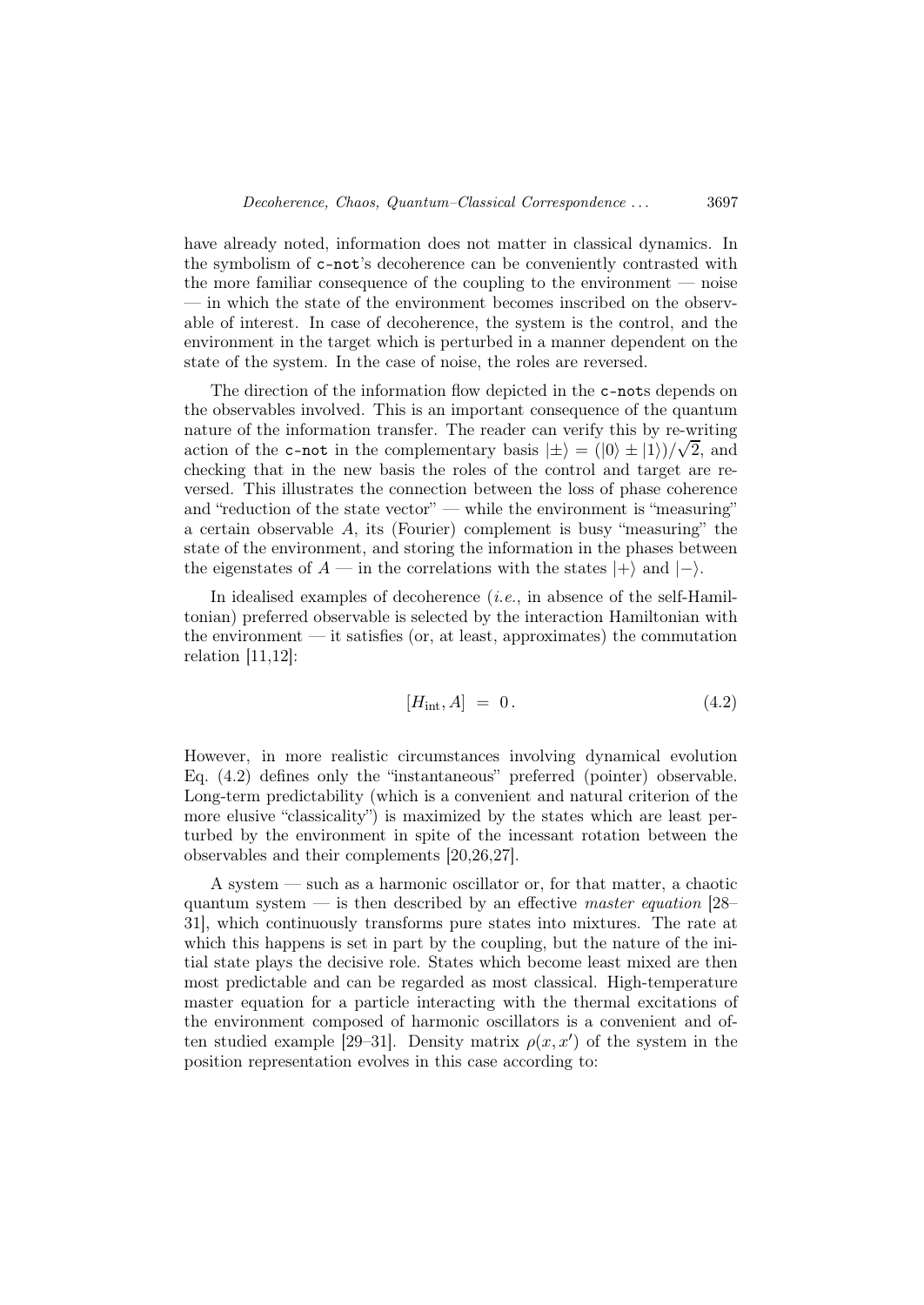$$
\dot{\rho} = \underbrace{\frac{i}{\hbar}[H,\rho]}_{\dot{p}=-\text{FORCE}= \nabla V} - \underbrace{\frac{\text{relaxation}}{\partial x} - \frac{\partial}{\partial x'}}_{\dot{p}=-\gamma p} - \underbrace{\frac{2m\gamma k_{\text{B}}T}{\hbar^2}(x-x')^2 \rho}_{\text{classical phase space}}.
$$
\n(4.3)

Above,  $H$  is the effective Hamiltonian of the system (*i.e.*, with the potential renormalised to recognise the influence of the environment), and  $\gamma$  is the relaxation rate. Interaction Hamiltonian was assumed to couple coordinate x of the system with the coordinates of the environment oscillators. When the oscillators are collectively represented by a field  $\phi(q)$ , the coupling can be taken to have a form [30]:

$$
H_{\rm int} = \varepsilon x \dot{\phi}(q, t) \,,
$$

in which case effective viscosity  $\eta = 2m\gamma = \varepsilon^2/2$ .

An arbitrary superpositions of localized wavepackets can in principle exist in the Hilbert space, but, as a result of environmental monitoring they are exceedingly unstable in practice: Continuous monitoring enforces environment — induced superselection [12]: Only some — relatively few of the quantum states which can exist in principle are capable of surviving the interaction with the environment more or less intact. Which states can survive depends on the form of the interaction with the environment [11]. The general rule is that the states which are localized in the monitored observables are most stable [11,12,20,26,27]. Moreover, when the Hamiltonian of interaction is a function of some observable, then the environment is most effective in monitoring it. This singles out the preferred pointer states [11,17]. They usually turn out to be localized in position, since the interactions tend to depend on the distance [12].

Such tendency towards localization in position can be characterized by the time it takes for the two fragments of the wavepacket separated in space by the distance  $\delta x$  to loose quantum coherence. Decoherence time [14]:

$$
\tau_D(\delta x) = \gamma^{-1} \left(\frac{\Lambda_{\text{dB}}(T)}{\delta x}\right)^2 \tag{4.4}
$$

can be computed from the third term of Eq. (4.3). It is proportional to the relaxation time  $\tau_R = 1/\gamma$  (which determines the rate at which the system looses energy due to the interaction with the environment), but it is much faster: For a one gram object at the room temperature the ratio of the thermal de Broglie wavelength  $\Lambda_{\text{dB}}(T) = \hbar / \sqrt{2m k_{\text{B}}T}$  to the separation  $\delta x = 1$  cm is approximately  $10^{-20}$ . Hence, in the above example, and under the circumstances in which thermal excitations dominate the process of decoherence (an assumption which allows one to derive Eq. (4.3) and the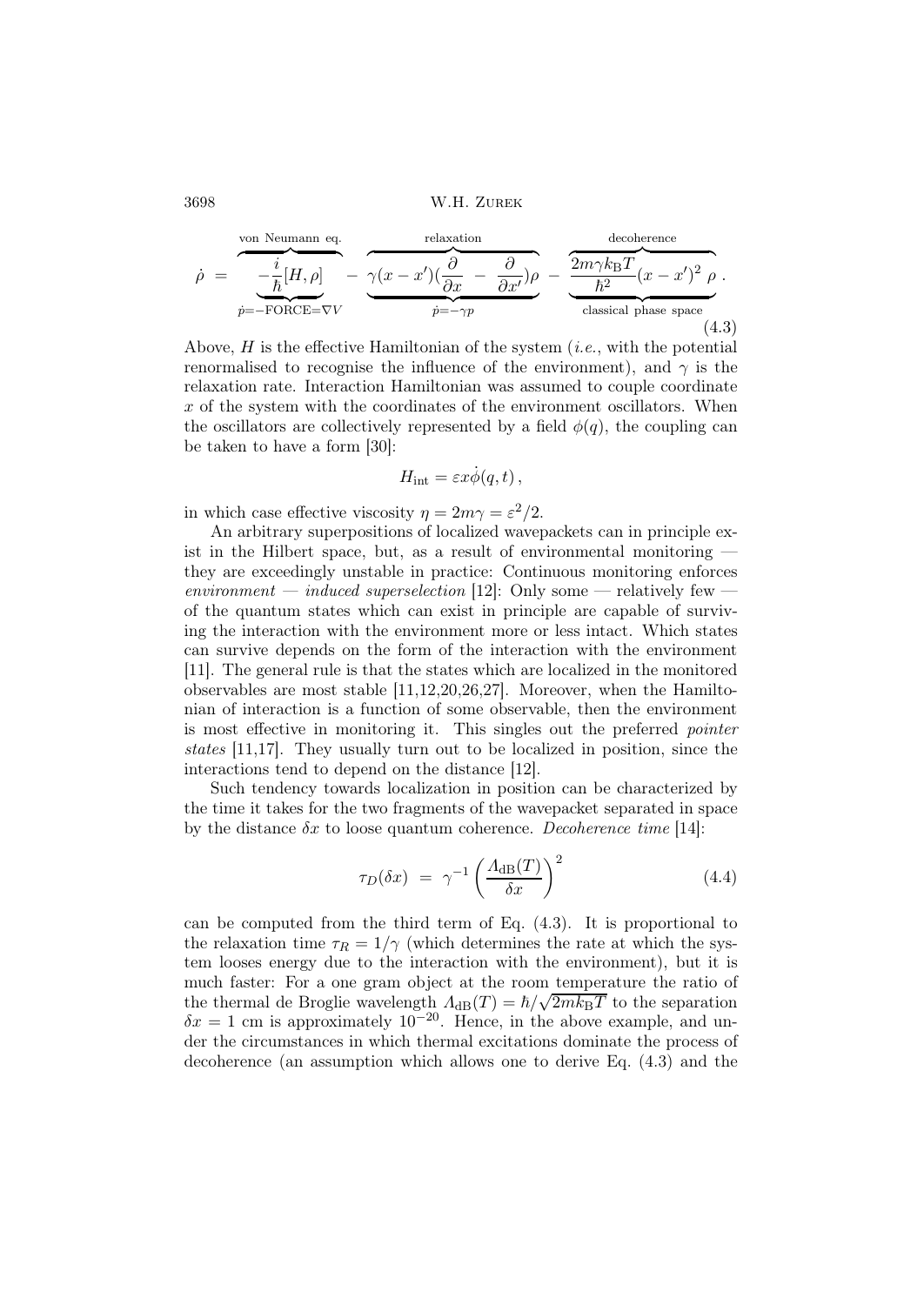simple expression for the decoherence time, Eq. (4.4), but which does not effect the conclusion about its nearly instantaneous onset for macroscopic objects)  $\tau_D \simeq 10^{-40}/\gamma$ .

It follows that quantum coherence may be (and, for macroscopic objects, it is) lost exceedingly rapidly even when the relaxation time is very large. Preliminary experimental indication which corroborates these theoretical expectations are just at hand, following beautiful microwave cavity experiments [31]. More detailed studies of various aspects of decoherence are likely to follow in the wake of the ion trap "Schrödinger cat" experiments [32].

For the microscopic objects (such as an electron) and/or for microscopic separations, estimate of  $\tau_D$  may become comparable to  $\tau_R$ , and — when the isolation from the environment is sufficient — can be much larger than the characteristic dynamical timescales. The quantum nature of the evolution would then manifest itself unimpeded. But for Jupiter or Hyperion the opposite — reversible classical limit [17,20] with  $\tau_D \ll t_{\text{dynamical}} \ll t_{\text{dynamical}}$ is going to be enforced.

#### 5. Exponential instability vs. decoherence

In a quantum chaotic system weakly coupled to the environment the process of decoherence briefly sketched above will compete with the tendency for coherent delocalization, which occurs on the characteristic timescale given by the Lyapunov exponent  $\lambda$ . Exponential instability will attempt to spread the wavepacket to the "paradoxical" size, while monitoring by the environment will attempt to limit its coherent extent. The two processes can be expected to fight one another into a standstill when their rates will become comparable:

$$
\tau_D(\delta x) \; \lambda \; \simeq \; 1 \,. \tag{5.1}
$$

As the decoherence rate depends on  $\delta x$ , this equation can be solved for the critical, steady state coherence length, which turns out to be  $\ell_{\rm c} \sim A_{\rm dB}(T) \times \sqrt{\lambda/\gamma}.$ 

A more careful analysis can be based on the combination of the Moyal bracket we have introduced in Section 2 with the master equation approach to decoherence we have just sketched. In many cases (including the situation of large bodies immersed in the environment of photons, rarefied gases, etc., which are all present in the interplanetary medium) an effective approximate equation can be derived and translated into the phase space by performing Wigner transform on Eq. (4.3). Then:

$$
\dot{W} = \{H, W\}_{\text{PB}} + 2\gamma \partial_p pW + D \partial_p^2 W \n+ \sum_{n \ge 1} \frac{\hbar^{2n}(-)^n}{2^{2n}(2n+1)!} \partial_x^{2n+1} V(x) \partial_p^{2n+1} W(x, p).
$$
\n(5.2)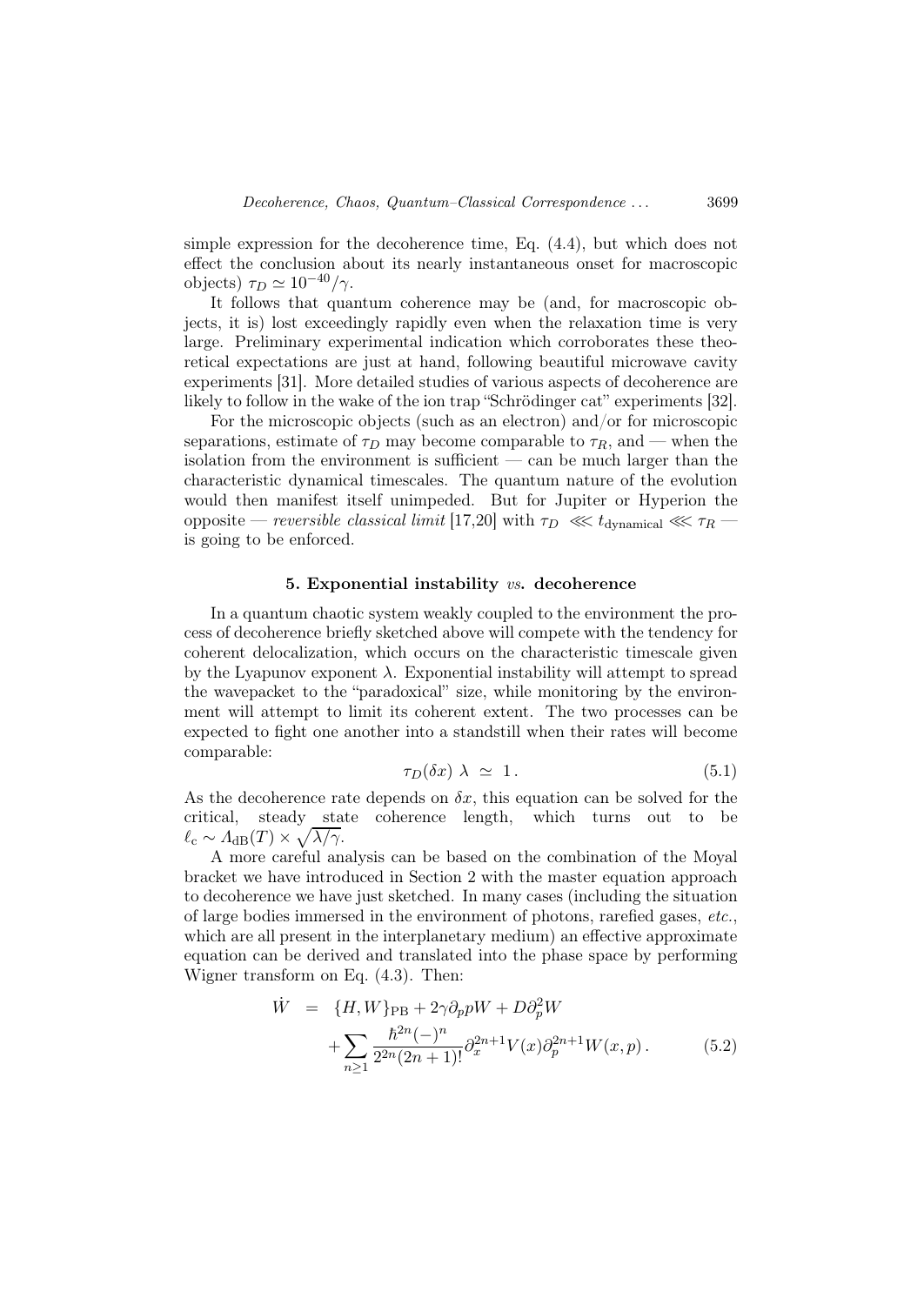The second term causes relaxation, and, in the macroscopic limit, it can be made very small without decreasing the effect of decoherence caused by the third, diffusive term. Its role is to destroy quantum coherence of the fragments of the wavefunction between spatially separated regions. Thus, in effect, this decoherence term can assure that the Poisson bracket is always accurate: Diffusion in momentum prevents the Wigner function from becoming too finely structured in momentum, which — as we have seen early on in the paper, is the cause of the failure of the correspondence principle in chaotic quantum systems. In case of the thermal environment diffusion coefficient  $D = \eta k_BT$ , where  $\eta$  is viscosity. The competition between these two effects — squeezing due to the chaotic instability and spreading due to diffusion — leads to a standoff reached when the structure of the Wigner function reaches critical scale

$$
\sigma_{\rm c} = \sqrt{\frac{2D}{\lambda}},\tag{5.3}
$$

in momentum. This translates into the critical (spatial) coherence length of:

$$
\ell_{\rm c} = \hbar / \sqrt{\frac{\lambda}{2D}} = A_{\rm dB}(T) \times \sqrt{\frac{\lambda}{2\gamma}}.
$$
\n(5.4)

This nearly coincides with the quick estimate, Eq. (5.1).

For instance, for a planet of the size of Jupiter, chaotic instability on the four million year timescale and the consequent delocalization would be easily halted even by a very rarefied medium  $(0.1 \text{ atoms/cm}^3, \text{ comparable}$ to the density of interplanetary gas in the vicinity of massive outer planets) at a temperature of 100K (comparable to their surface temperature): The resulting  $\ell_c$  is of the order of  $10^{-29}$  cm! Thus, decoherence is exceedingly effective in preventing the packet from spreading —  $\ell_c \ll \chi$ , by an enormous margin. Hence, the paradox we have described in the first half of the paper has little chance of materializing in the macroscopic realm.

The example of quantum chaos in the solar system is a dramatic illustration of the effectiveness of decoherence, but its effects are, obviously, not restricted to celestial bodies: Schrödinger cats, Wigners friends, and, generally, all of the systems which are in principle quantum but sufficiently macroscopic will be forced to behave in accord with classical mechanics as a result of the environment-induced superselection [11,12].

This incredible efficiency of the environment in monitoring (and, therefore, localizing) states of quantum objects is actually not all that surprising. Dittrich and Graham have shown that either continuous quantum measurements or dissipation can help erase discord between quantum and classical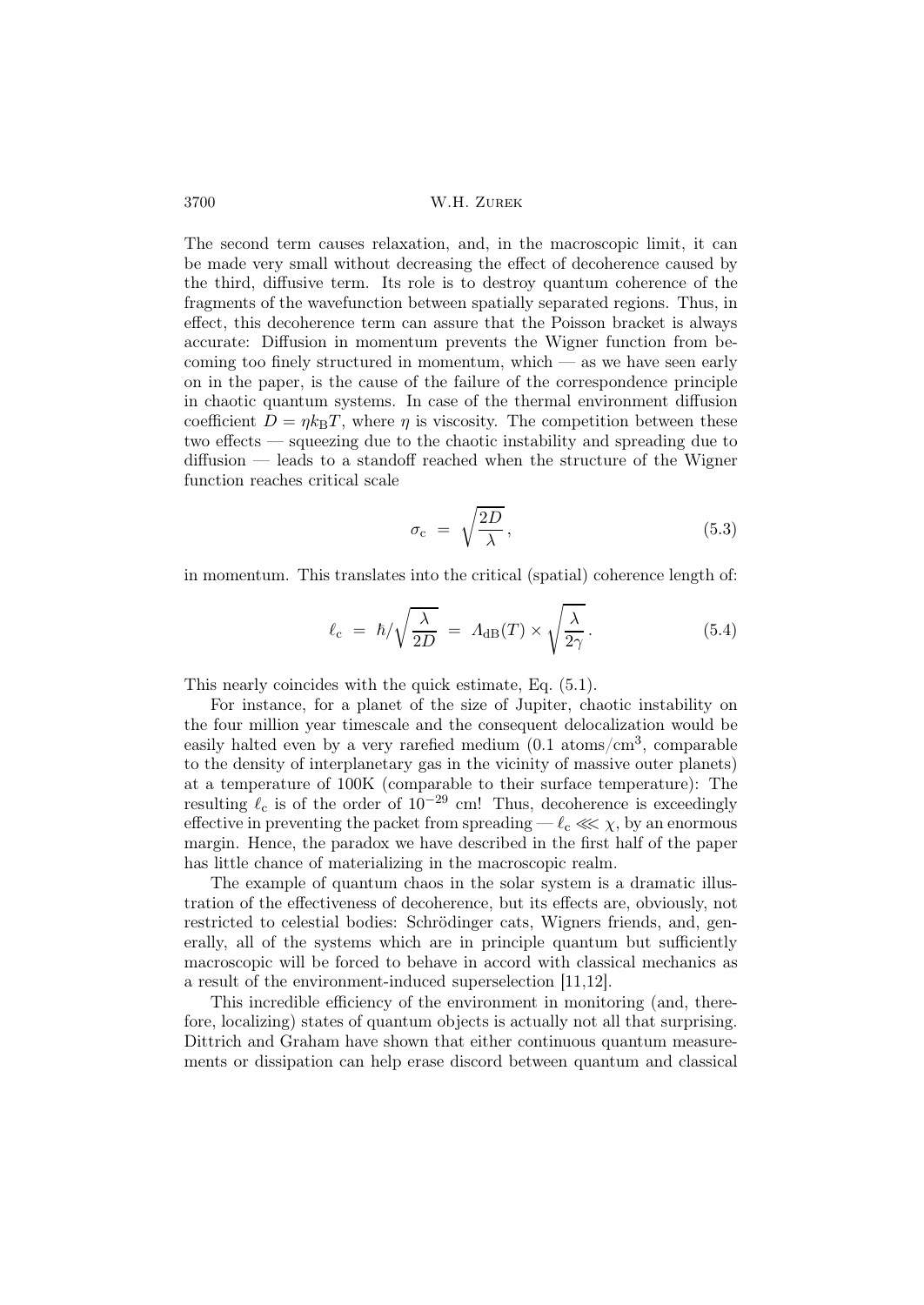evolutions in chaotic systems [34]. And we know (through direct experience) that photons are capable of maintaining an excellent record of the location of Jupiter (or any other macroscopic body). This must be the case, since we obtain our visual information about the rest of the Universe by intercepting a minute fraction of the reflected (or emitted) radiation with our eyes.

Given the efficiency of decoherence, can one ever expect to observe quantum manifestations of chaos? Characteristic coherence length  $\ell_c$  establishes the scale below which different fragments of the quantum wavepacket will be able to retain their relative phases. Hence, the system confined to less than  $\ell_c$  can exhibit quantum behavior. When the size of the system can be characterized by the scale of the nonlinearity  $\chi$  (as is often the case), this argument results in the inequality:

$$
\chi \ll \ell_{\rm c} \tag{5.5}
$$

as a condition for quantum chaotic evolution. This requirement is obviously impossible to satisfy for the celestial bodies, but it should hold for sufficiently well isolated objects of atomic masses and microscopic dimensions.

### 6. The arrow of time: a price of classicality?

Decoherence is caused by the continuous measurement-like interactions between the system and the environment. Measurements involve transfer of information, and decoherence is no exception: The state of the environment acquires information about the system. For an observer who has measured the state of the system at some initial instant the information he will still have about it at some later time will be influenced (and, in general, diminished) by the subsequent interaction between the system and the environment. When the observer and the system monitor the same set of observables, information losses will be minimized. This is in fact the idea behind the *predictability sieve*  $|20|$  — an information-based tool which allows one to look for the einselected effectively classical states under quite general circumstances. When, however, the state implied by the information acquired by the observer either differs right away from the preferred basis selected by the environment, or  $\frac{1}{1}$  as will be the case here  $\frac{1}{1}$  evolves dynamically into such a "discordant" state, environment will proceed to measure it in the preferred basis, and, from the observers point of view, information loss will ensue.

The loss of information can be quantified by increase of the von Neumann entropy:

$$
\mathcal{H} = -\text{Tr}\,\rho\ln\rho\,,\tag{6.1}
$$

where  $\rho$  is the reduced density matrix of the system. We shall now focus on the rate of increase of von Neumann entropy in a dynamically evolving sys-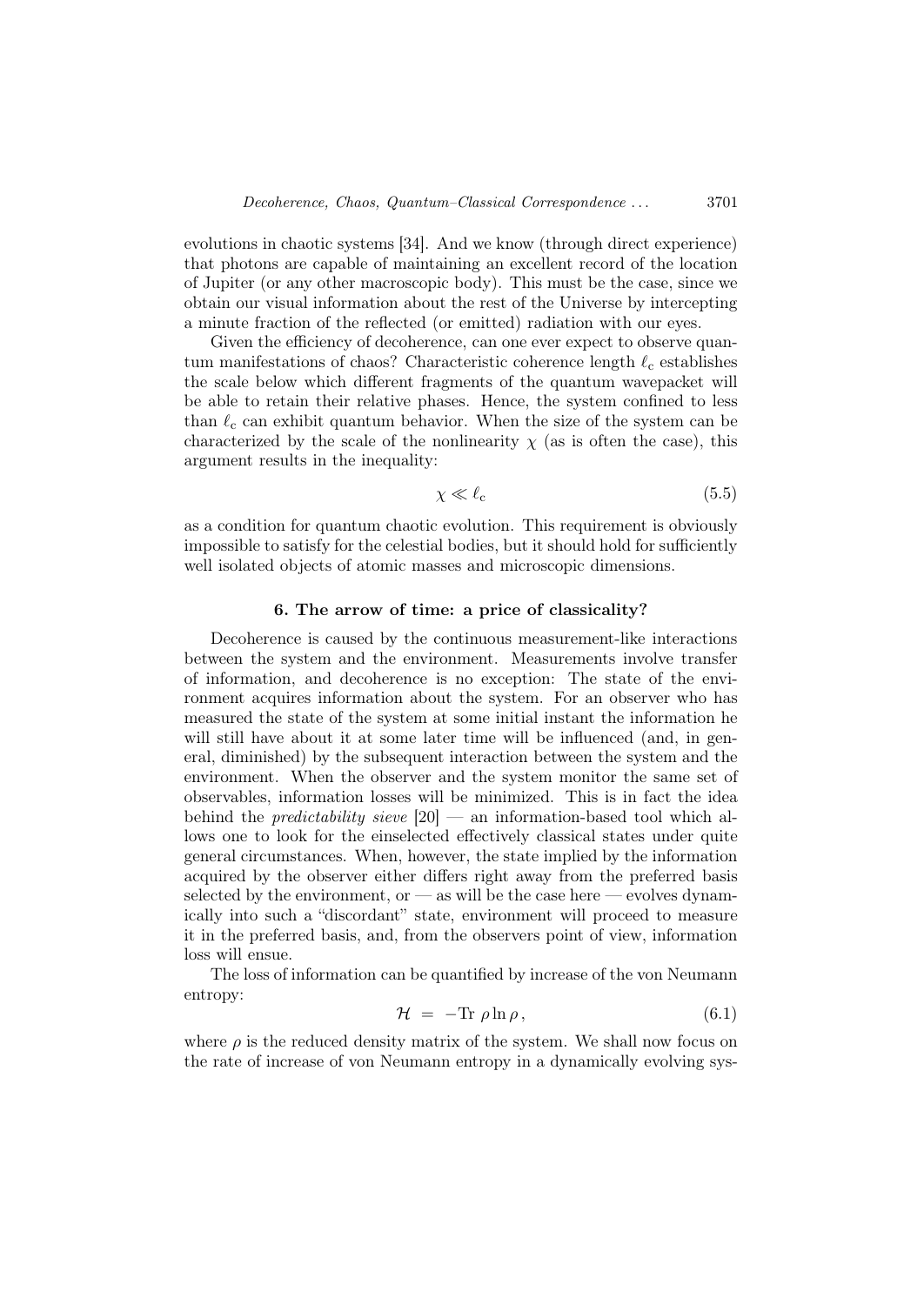tem subject to decoherence. As we have seen before, decoherence restricts spatial extent of the quantum coherent patches to the critical coherence length  $\ell_c$ , Eq. (5.3). A coherent wavepacket which overlaps a region larger than  $\ell_c$  will decohere rapidly, on a timescale shorter than the one associated with the classical predictability loss rate given by the Lyapunov exponent λ. Such wavepacket will deteriorate into a mixture of states each of which is coherent over an area of dimension  $\ell_c$  by  $\sigma_c = \hbar/\ell_c$ . Consequently, the density matrix can be approximated by an incoherent sum of reasonably localized and approximately pure states. When  $N$  such states contribute more or less equally to the density matrix, the resulting entropy is of the order of  $\mathcal{H} \simeq \ln N$ . Coherence length  $\ell_c$  determines the resolution of the "environmental monitoring" on a chaotic quantum system. That is, by making an appropriate measurement on the environment one could in principle localize the system to within  $\ell_c$ . As the time goes on, the initial phase space patch characterizing observers information about the state of the system will be smeared over an exponentially increasing range of the coordinate, Eq. (2.2).

When the evolution is reversible, such stretching does not matter, at least in principle: It is matched by the squeezing of the probability density in the complementary directions (corresponding to negative Lyapunov exponents). Moreover, in the quantum case folding will result in the interference – telltale signature of the long range quantum coherence, best visible in the structure of the Wigner functions.

Narrow wavepackets, and, especially, small-scale interference fringes are however exceedingly susceptible to the monitoring by the environment. Thus, the situation changes dramatically as a result of decoherence: In a chaotic quantum system the number of independent eigenstates of the density matrix will increase as:

$$
N \simeq \ell(t)/\ell_c \simeq \frac{\hbar}{\Delta p_0 \ell_c} \exp(\lambda t). \tag{6.2}
$$

Consequently, von Neumann entropy will grow at the rate:

$$
\dot{\mathcal{H}} = \frac{d}{dt} \ln \left( \frac{\ell(t)}{\ell_c} \right) \simeq \lambda. \tag{6.3}
$$

This result is expected to be valid — strictly speaking — only asymptotically, in the decoherence - imposed classical limit  $\chi \gg \ell_c$ . It is a "corollary" of our discussion, and perhaps even its key result [8]. Decoherence will help restore the quantum–classical correspondence. But we have now seen that this will happen at a price: Loss of information is an inevitable consequence of the eradication of the "Schrödinger cat" states which were otherwise induced by the chaotic dynamics. They disappear because the environment is "keeping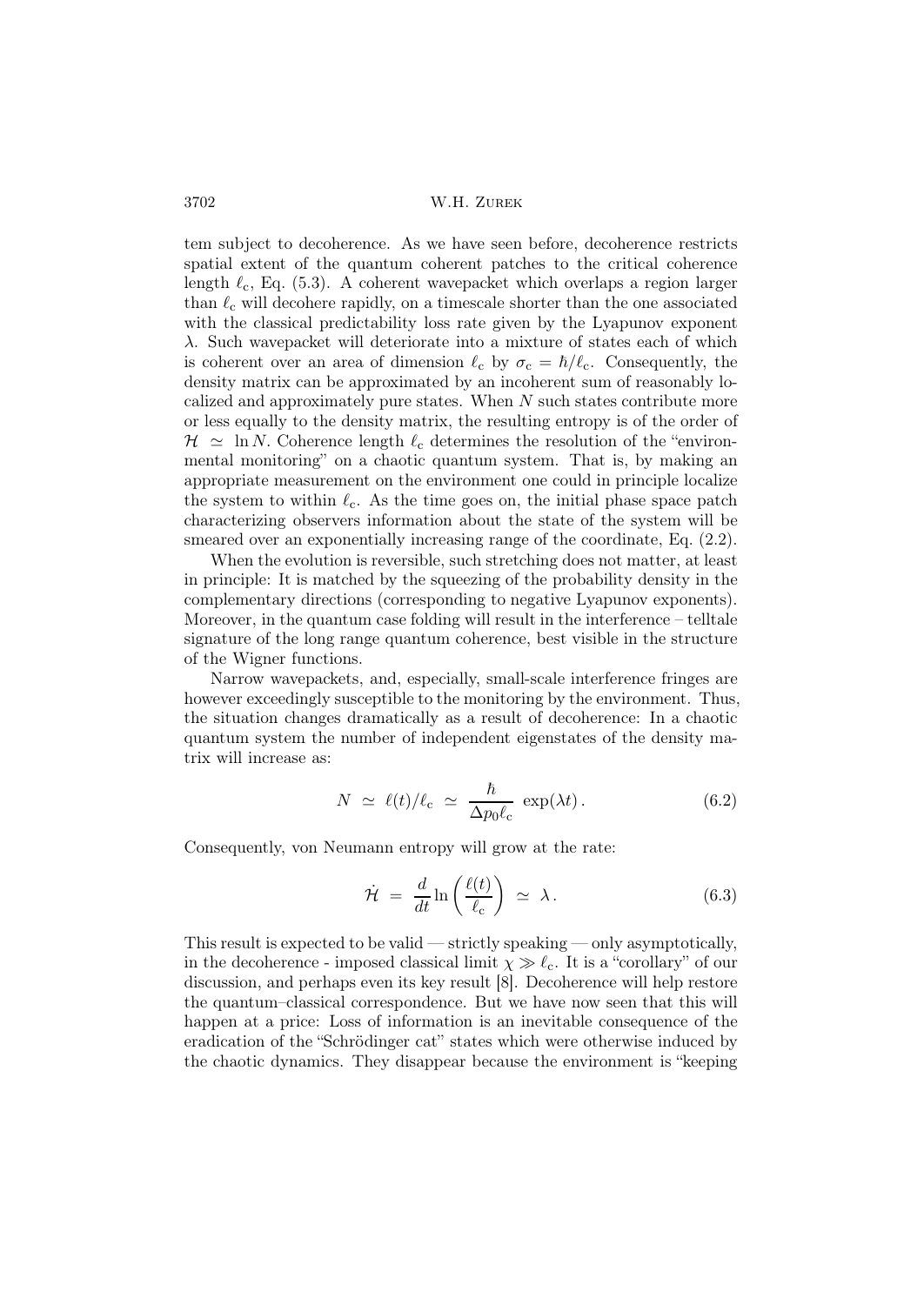an eye" on the phase space, monitoring the location of the system with an accuracy set by  $\ell_c$ .

Throughout this paper we have "saved" on notation, using " $\lambda$ " to denote (somewhat vaguely) the rate of divergence of the trajectories of the hypothetical chaotic system. It is now useful to become somewhat more precise. A Hamiltonian system with  $\mathcal D$  degrees of freedom will have in general many  $(\mathcal{D})$  pairs of Lyapunov exponents with the same absolute value but with the opposite signs. These global Lyapunov exponents obtain by averaging local Lyapunov exponents, which are the eigenvalues of the local transformation, and which describe the rates at which a small patch centered on a trajectory passing through a certain location in the phase space is being deformed. The averaging of the local exponents into the global ones is achieved by following the trajectory of the system for a sufficiently long time.

The evolution of the Wigner function in the phase space is governed by the local dynamics. However, over the long haul, and in the macroscopic case, the patch which supports the probability density of the system will be exponentially stretched. The stretching and folding will produce a phase space structure which differs from the classical probability distribution because of the presence of the interference fringes, with the fine structure on the scale of the order  $\hbar/\ell^{(i)}(t)$ . In an isolated system this fine structure will saturate only when the envelope of the Wigner function will fill in the available phase space volume [35]. Monitoring by the environment destroys these small scale interference fringes and keeps W from becoming narrower than  $\sigma_c$  in momentum. As a result — and in accord with Equation (6.3)  $above$  — the entropy production will asymptote to the rate given by the sum of the positive Lyapunov exponents:

$$
\dot{\mathcal{H}} = \sum_{i=1}^{\mathcal{D}} \lambda_+^{(i)}.
$$
\n(6.4)

This result [8] is at the same time familiar and quite surprising. It looks familiar because it coincides with the Kolmogorov–Sinai formula for the entropy production rate for a classical chaotic system. It is surprising because it is independent of the strength of the coupling between the system and the environment, even though the process of decoherence (caused by the coupling to the environment) is the ultimate source of entropy increase.

We emphasize that this rate of entropy production can be expected only in the decoherence-imposed classical limit, that is when the scale of nonlinearities  $\chi$  (which also coincides with the scale on which the folding takes place) is much greater than the scale  $\ell_c$  on which the wave function is coherent, and, by the same token, where  $\sigma_c$  is much less than the range of momenta traversed by the system. Moreover, we have had to assume that the system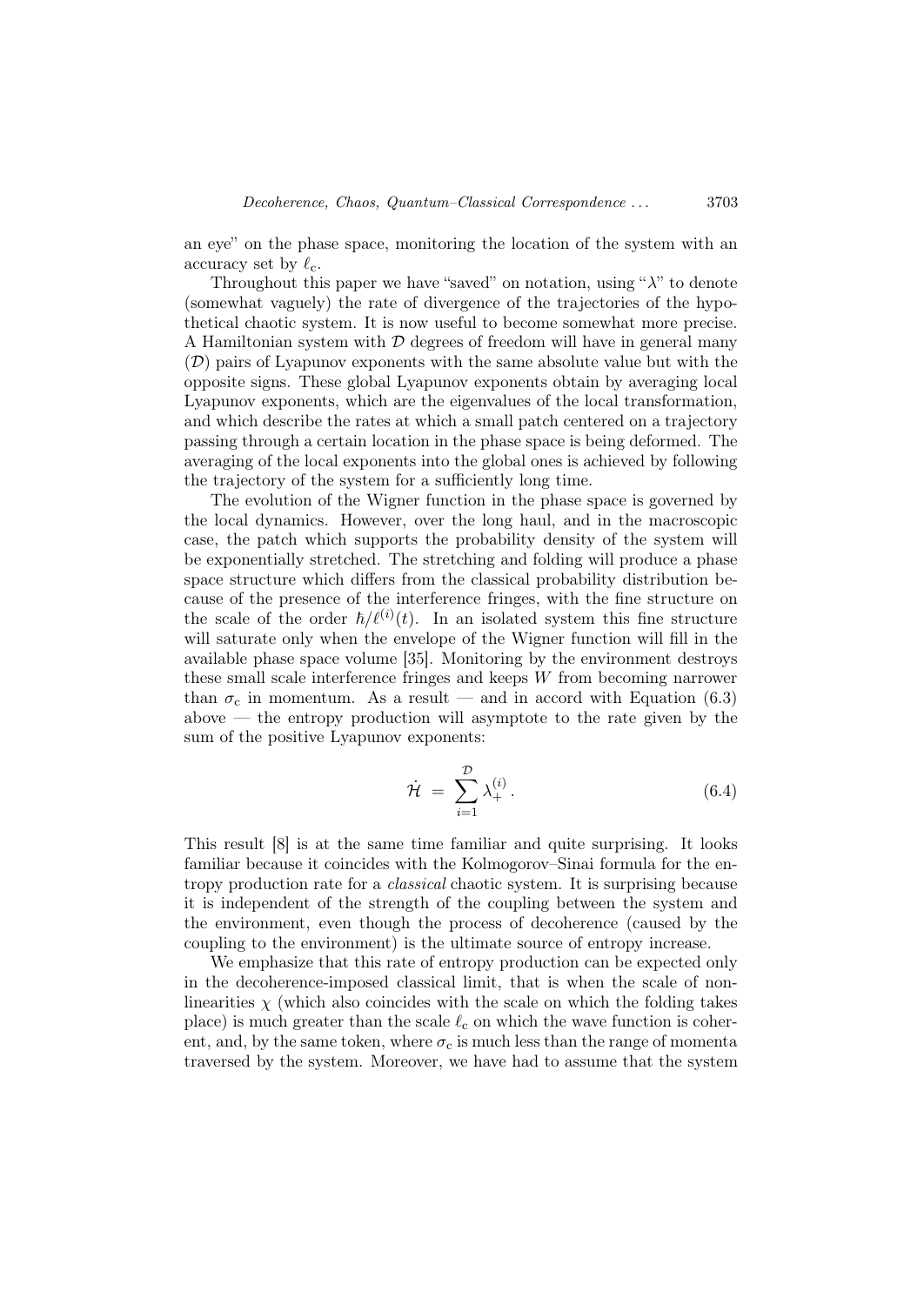is far from equilibrium, so that  $H'$  does not saturate. This assumption can be implemented in an elegant manner by considering the algorithmic information content of the record of evolution [36].

The conjectured independence of the entropy production rate on the strength of the coupling is indeed remarkable, and leads one to suspect that the cause of the arrow of time may be traced to the same phenomena which are responsible for the emergence of classicality in chaotic dynamics, and elsewhere  $(i.e., in quantum measurements)$ . In a sense, this is of course not a surprise: Von Neumann knew that the measurements are irreversible [21]. And Zeh [37] emphasized the close kinship between the irreversibility of the "collapse" in quantum measurements, and in the second law, and cautioned against circularity of using one to solve the other. What is however surprising is that the classical-looking result has ultimately quantum roots, and that these roots are so well hidden from view — that in the  $\chi \sigma_c \gg \hbar$  limit the entropy production rate depends solely on the classical Lyapunov exponents.

Environment may not enter explicitely into the entropy production rate, Eq. (6.4), but it will help determine when this asymptotic formula becomes valid. The Lyapunov exponents will "kick in" as the dimensions of the patch begin to exceed the critical size in the corresponding directions,  $\ell^{(i)}(t)/\ell_c^{(i)} > 1$ . The instant when that happens will be set by the strength of the interaction with the environment, which determines  $\ell_c$ . This "border territory" may be ultimately the best place to test the transition from quantum to classical. One may, for example, imagine a situation where the above inequality is comfortably satisfied in some directions in the phase space, but not in the others. In that case the rate of the entropy production will be lowered to include only these Lyapunov exponents for which decoherence is effective.

Serious numerical reconnaissance into this quantum–classical border territory is just at hand: Sarkar and his collaborators report [38] that the entropy production rate indeed saturated at a plateau, but note that the level of that plateau is; (i) generally below the value estimated from Eq.  $(6.4)$ , and; *(ii)* that  $\mathcal{H}$  seems to depend on the strength of the coupling with the environment. That the rate of entropy production should asymptote to zero in the quantum limit,  $\chi \sigma_c \ll \hbar$ , Eq. (5.5), is not unexpected: Quantum evolution in this limit becomes unitary. Thus, an increase of entropy with the increase of the coupling strength (and the resulting increase of  $\sigma_c$ ) is anticipated. It would be most interesting is to determine the behavior in the transition region — before the classical limit is attained — and to study the manner in which it is traversed.

Detailed maps of specific entropy production rates exhibit a quantum– classical correspondence which is remarkable both for the general similarity and because of the detailed differences. Another interesting result of that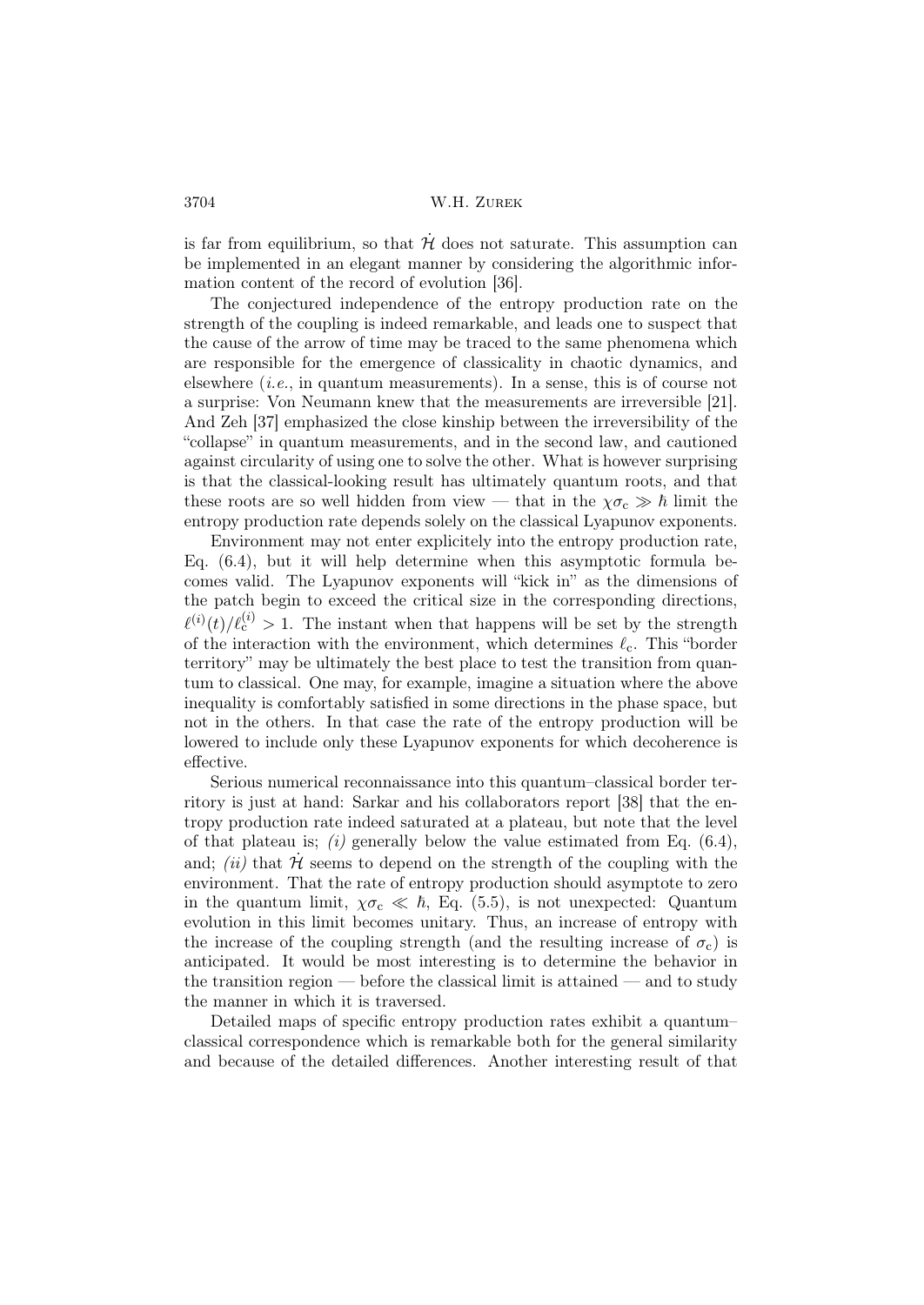investigation is a generalization of the formula for entropy production to the case of significant damping. Obviously, much more remains to be done, both analytically and numerically, in anticipation of the experimental investigations which seem to be a matter of near future [39]. The goal of this pursuit is eminently worthwhile; nothing less than the elusive origins of the "arrow of time".

## 7. Decoherence, einselection, and the interpretation of quantum theory

The significance of the efficiency of decoherence goes beyond the example of the solar system or the task of reconciling quantum and classical predictions for classically chaotic systems. Every degree of freedom coupled to the environment will suffer loss of quantum coherence. Objects which are more macroscopic are generally more susceptible. In particular, the "hardware" responsible for our perceptions of the external Universe and for keeping records of the information acquired in course of our observations is obviously very susceptible to decoherence: Neurons are strongly coupled to the environment, and are definitely macroscopic enough to behave in an effectively classical fashion. That is, they have decoherence timescale many orders of magnitude smaller than the relatively sluggish timescale on which they can exchange and process information. As a result, in spite of the undeniably quantum nature of the fundamental physics involved, perception and memory have to rely on the decohered (and, therefore, effectively classical) degrees of freedom.

An excellent illustration of the seriousness of the constraint imposed on the information processing by decoherence comes from the recent discussions of the possibility of implementation of quantum computation: Decoherence is viewed as perhaps the most serious threat to the ability of a quantum information processing system to carry out a superposition of computations [40]. Yet, precisely such an ability to "compute" in an arbitrary superposition would be necessary for an observer to be able to "perceive" an arbitrary quantum state. Moreover, in the external Universe only these observables which are resistant to decoherence and which correspond to "pointer states" are worth recording: Records are valuable because they allow for predictions, and resistance to decoherence is a precondition to predictability [17,20].

An interesting insight into the fragility of quantum states of macroscopic systems comes from the realization that the average price of a bit of information decreases with the increasing size of the system. The reason for this is easy to understand. The least action required to correlate perfectly two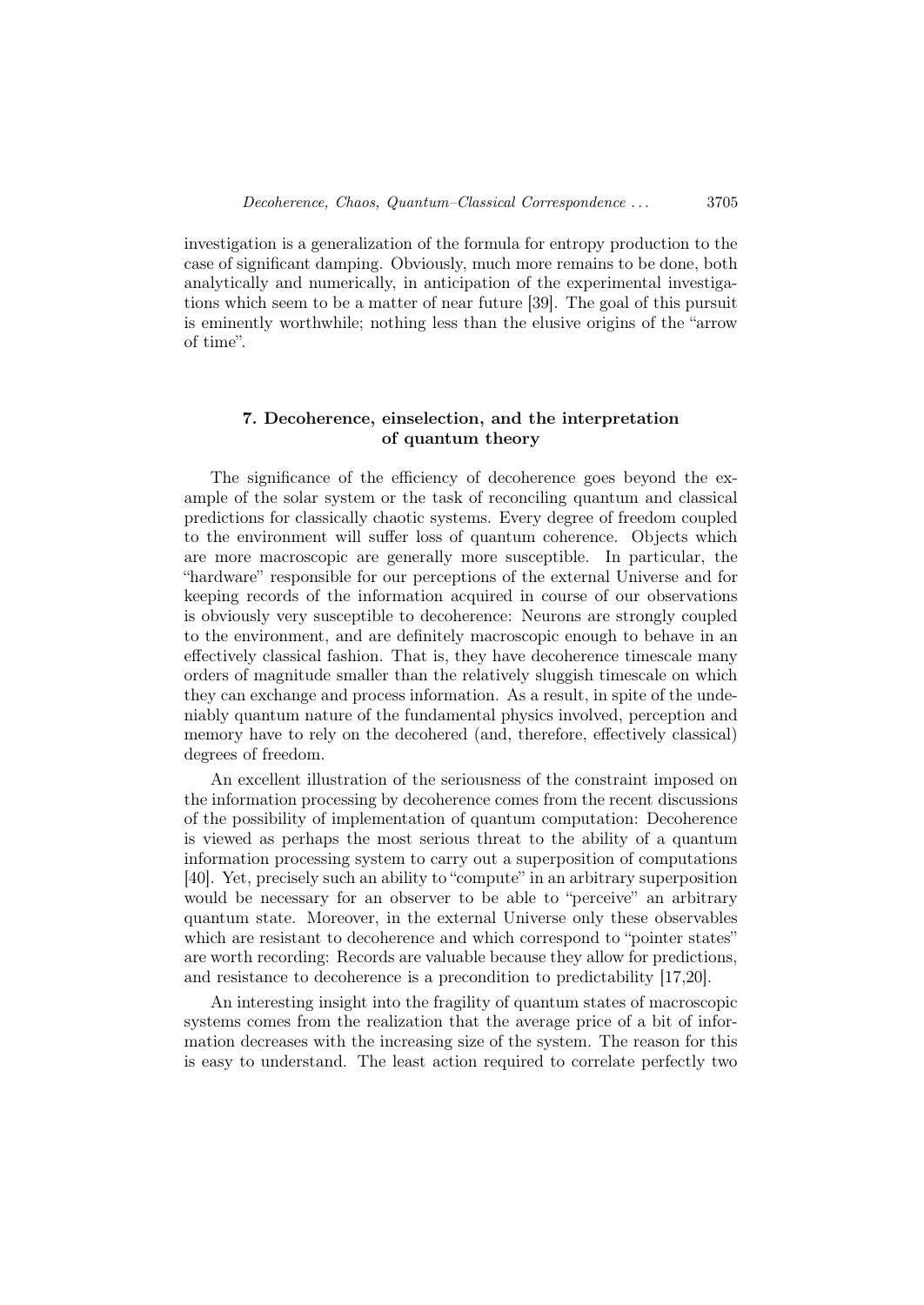N-state quantum systems;

$$
\left(\sum_{k=1}^{N} \alpha_k \, |c_k\rangle\right) |t_0\rangle \longrightarrow \sum_{k=1}^{N} \alpha_k \, |c_k\rangle |t_k\rangle \,,\tag{7.1}
$$

which play roles of the control and target of Eq.  $(4.1)$  is given by:

$$
\langle I \rangle = \sum_{k=1}^{N} |\alpha_k|^2 \arccos |\langle t_0 | t_k \rangle|. \tag{7.2}
$$

A successful correlation of the control and target requires orthogonality. Thus, at least in the limit of large  $N$  the average action should be:

$$
\langle I_N \rangle \approx \frac{\pi}{2} \,. \tag{7.3}
$$

This estimate can be lowered a little when N is small: For  $N = 2\langle I_2 \rangle = \pi/4$ [11].

So, a fraction of a Planck per correlating (or entangling) operation, Eq. (7.1), seems to be a fair estimate of the least amount of action needed to bring the two systems into perfect correlation. One can be of course wasteful, and use more action, but it is impossible to be more frugal.

The information exchanged as a result of such an interaction is given by the von Neumann entropy of the reduced density matrix of one of the two systems. Hence;

$$
\mathcal{H} \leq \log_2 N. \tag{7.4}
$$

The most efficient transfer of information takes place when the inequality is saturated. In such a case, the *specific action*  $i$  — action per bit of transferred information — can be as low as:

$$
i = \langle I \rangle / \mathcal{H} \simeq \frac{\pi}{2 \log_2 N}.
$$
 (7.5)

The price of the bit decreases when they are traded wholesale — when the size of the system increases.

Logarithmic decrease of  $\imath$  with the dimensionality of the Hilbert space N may seem far from dramatic. However,  $N$  increases exponentially with the physical size of the system (*i.e.*, with the number of spins, particles, *etc.*) Hence,  $\imath$  will be of order  $\hbar/4$  for small systems, but it will be infinitesimally small in the macroscopic domain.

We note that the scaling we have obtained does not depend on the assumption that the initial state was pure. Therefore, the price of a classical correlation (i.e., information about the einselected pointer states) will behave in an essentially identical manner.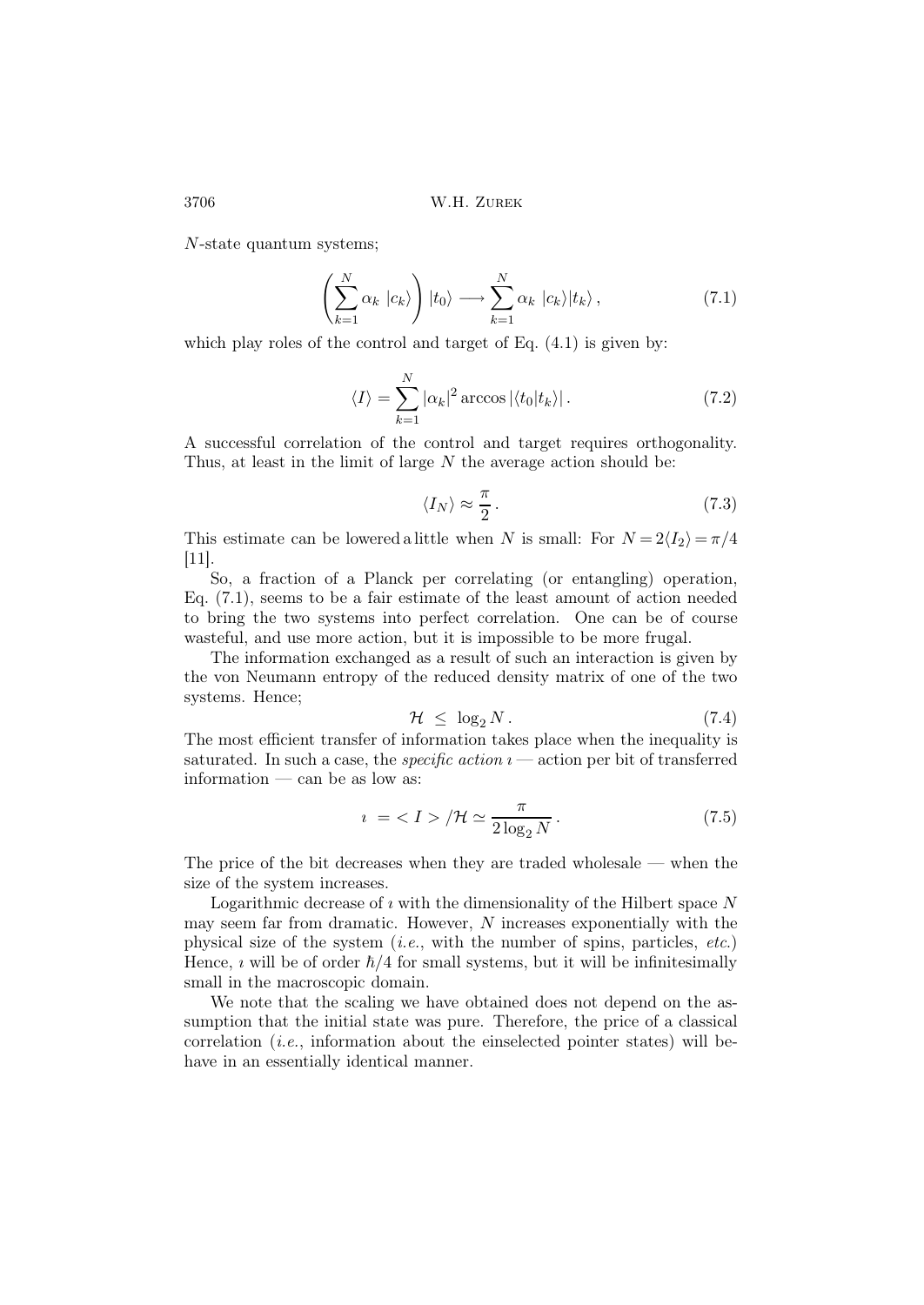The action per bit  $\imath$  we have estimated is the least required. Actual interactions will not be this efficient. Yet, it seems plausible that the trend exhibited by  $\imath$  is indicative of the price of information in general. Therefore, in the macroscopic domain, the information seems to come for free, and it is easy not to notice that information carries a price — action — that it is physical, and that there is no information without (physical) representation.

The above argument  $-$  carried out more carefully elsewhere [44] allows one to see the macroscopic-classical link in a new light. It is too early to claim that all the issues arising in the context of the transition from quantum to classical have been settled with the help of decoherence. Decoherence and einselection are, however, rapidly becoming a part of the standard lore [41,42]. Where expected, they deliver classical states, and as we have seen above — guard against violations of the correspondence principle. The answers which emerge may not be to everyone's liking, and do not really discriminate between the Copenhagen Interpretation and the Many Worlds approach. Rather, they fit within either mold, providing the key missing elements  $-$  *i.e.*, the quantum–classical border postulated by Bohr, and the scheme for defining branches required by Everett [43,44].

I would like to thank John Archibald Wheeler for stimulating my original interest in the relation of quantum and classical. Juan Pablo Paz is my longterm collaborator on the subject of decoherence and quantum chaos. Most of the ideas described above are based on the foundation laid down by our collaboration. I am grateful to Sarben Sarkar who has kindly communicated the content of Ref. [38] before publication. I acknowledge with pleasure help of the organisers and participants of the Zakopane School, including especially Józef Spałek. This manuscript follows a part of the (more extensive) paper I have published in the Proceedings of the Nobel Symposium 104 Modern Studies of Basic Quantum Concepts and Phenomena, Ref. [36].

## REFERENCES

- [1] H. Poincaré, Les Methodes Nouvelles de la Méchanique Céleste, Gauthier– Villars, Paris 1892.
- [2] J. Laskar, Nature 338, 237 (1989).
- [3] G.J. Sussman, J. Wisdom, *Science* **257**, 56 (1992).
- [4] J. Wisdom, S.J. Peale, F. Maignard, Icarus 58, 137 (1984).
- [5] J. Wisdom, *Icarus* **63**, 272 (1985).
- [6] G.P. Berman, G.M. Zaslavsky, Physica (Amsterdam) 91A, 450 (1978).
- [7] M.V. Berry, N.L. Balzas *J. Phys. A* **12**, 625 (1979).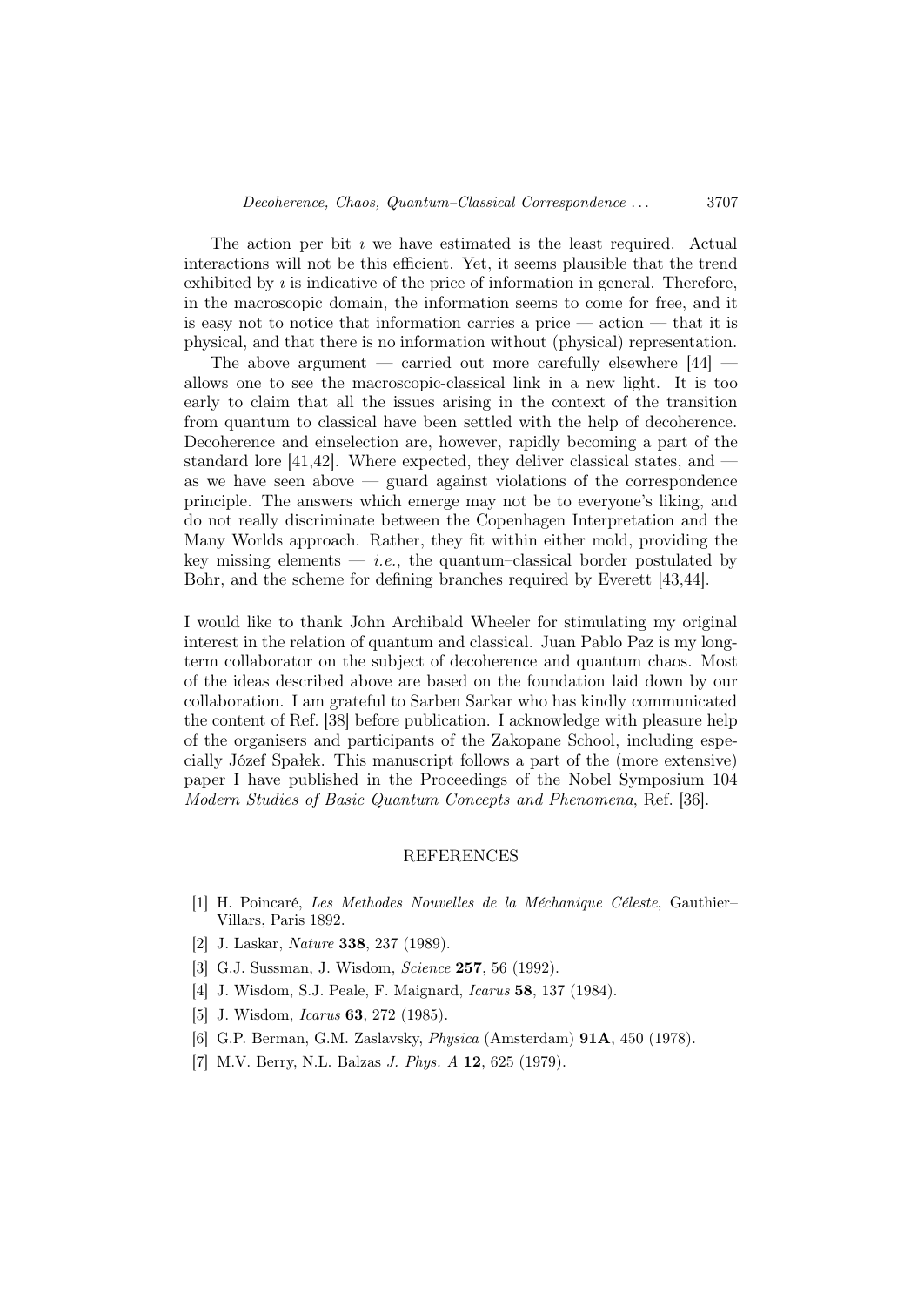- [8] W.H. Zurek, J.P. Paz, in Quantum Measurement, Irreversibility, and the Physics of Information, eds P.P. Busch, P. Lahti, P. Mittelstaedt, World Scientific, Singapore 1993, pp.458–472; Phys. Rev. Lett. 72, 2508 (1994); Phys. Rev. Lett. 75, 351 (1995).
- [9] These results were announced already some time ago, but appear to be still somewhat controversial; see selected papers in G. Casati, B. Chrikov, Quantum Chaos, Cambridge University Press, Cambridge 1995.
- [10] E. Schrödinger, Naturwissenschaften 23, 807–812, 823–828, 844–849 (1935); English translation in Quantum Theory and Measurement, eds J.A. Wheeler and W.H. Zurek, Princeton University Press, Princeton, NJ 1983, pp.152–167.
- [11] W.H. Zurek, *Phys. Rev.* **D24**, 1516 (1981).
- [12] W.H. Zurek, *Phys. Rev.* **D26**, 1862 (1982).
- [13] E. Joos, H.D. Zeh, Z. Phys. B 59, 229 (1985).
- [14] W.H. Zurek, in Frontiers of Nonequilibrium Statistical Mechanics, eds G.T. Moore and M.O. Scully, Plenum, New York 1986, pp.145–149.
- [15] G.J. Milburn, C.A. Holmes, *Phys. Rev. Lett.* **56**, 2237 (1986).
- [16] F. Haake, D.F. Walls, in Quantum Optics IV, eds J.D. Harvey and D.F. Walls, Springer Verlag, Berlin 1986.
- [17] W.H. Zurek, *Physics Today* **44**, 36 (1991).
- [18] M. Gell-Mann, J.B. Hartle, Phys. Rev. D47, 3345 (1993).
- [19] A. Albrecht, *Phys. Rev.* **D48**, 3768 (1993).
- [20] W.H. Zurek, *Progr. Theor. Phys.* **89**, 281 (1993).
- [21] J. von Neumann, in Mathematische Grundlagen der Quantenmechanik, Springer Verlag, Berlin 1932, chapters V and VI; English translation by R.T. Beyer Mathematical Foundations of Quantum Mechanics, Princeton Univ. Press, Princeton 1955.
- [22] A. Einstein, B. Podolsky, N. Rosen, Phys. Rev 47, 777 (1935).
- [23] D. Bohm, in Quantum Theory, Prentice-Hall, Engelwood Cliffs 1951, chapter 22.
- [24] J.S. Bell, *Physics* **1**, 195 (1964).
- [25] A. Aspect, J. Dalibard, G. Roger, *Phys. Rev. Lett.* **49**, 1804 (1982).
- [26] W.H. Zurek, S. Habib, J.P. Paz, *Phys. Rev. Lett.* **70**, 1187 (1993).
- [27] M.R. Gallis, *Phys. Rev.* **A53**, 655 (1996).
- [28] G. Lindblad, *Comm. Math. Phys.* **40**, 119 (1976).
- [29] A.O. Caldeira, A.J. Leggett, Physica 121A, 587 (1983).
- [30] W.G. Unruh, W.H. Zurek, *Phys. Rev.* **D40**, 1071 (1989).
- [31] M. Brune, E. Hagley, J. Dreyer, X. Maître, A. Maali, C. Wunderlich, J-M. Raimond, S. Haroche, Phys. Rev. Lett. 77, 4887 (1996).
- [32] C. Monroe, D.M. Meekhof, B.E. King, D.J. Wineland, Science, 272, 1131 (1996).
- [33] See J.F. Poyatos, J.I. Cirac, P. Zoller, *Phys. Rev. Lett.* **77**, 4728 (1996) for a related experimental proposal.